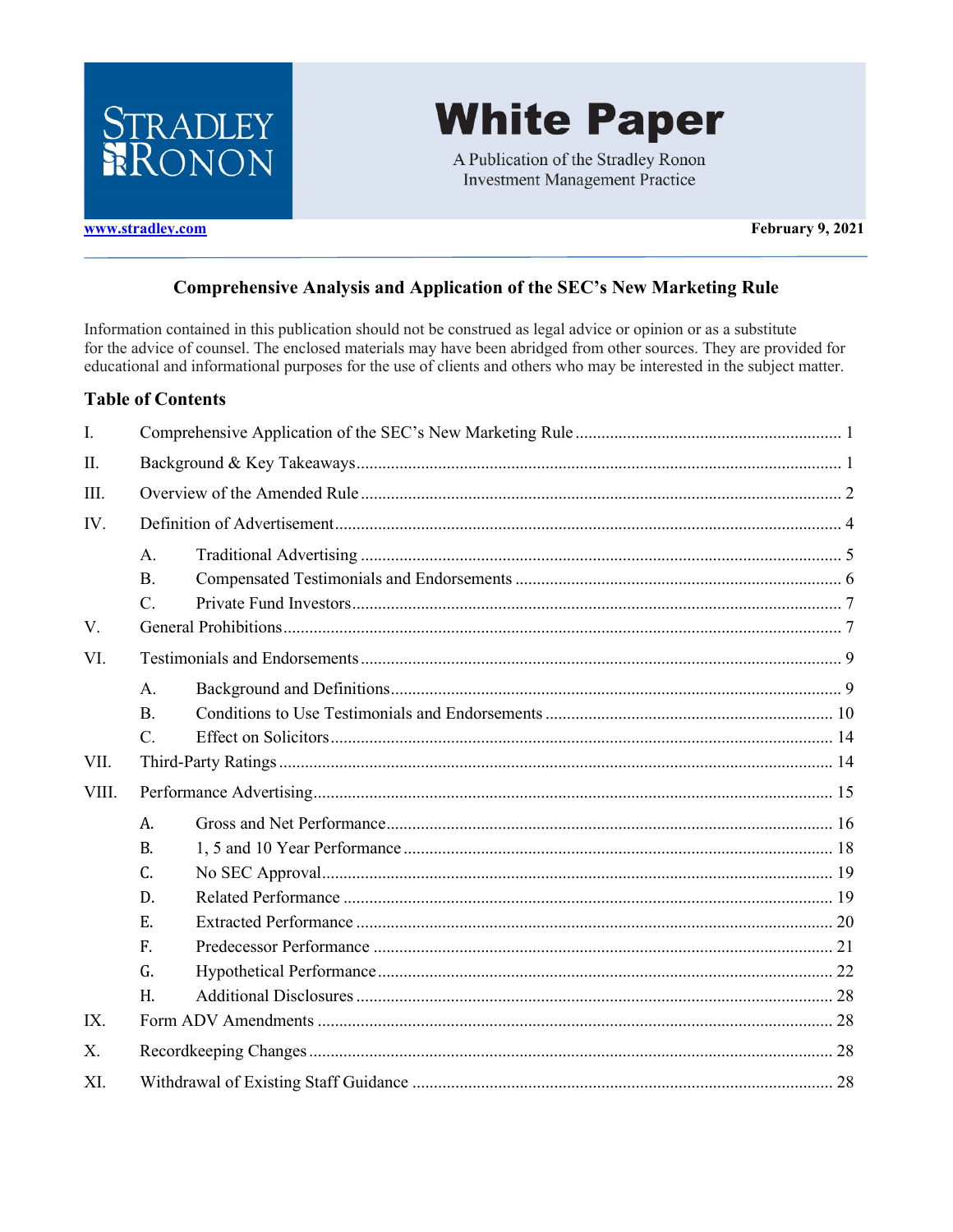#### <span id="page-1-0"></span>**I. Comprehensive Application of the SEC's New Marketing Rule**

On December 22, 2020, the U.S. Securities and Exchange Commission (the "SEC" or "Commission") adopted significant amendments to the advertising and solicitation rules applicable to registered investment advisers under the Investment Advisers Act of 1940, as amended (the "Advisers Act"), as well as amendments to related rules governing recordkeeping and Form ADV (collectively, the "Amendments").<sup>[1](#page-1-2)</sup> Specifically, the SEC simultaneously amended Rule 206(4)-1 (the current "Advertising Rule") and rescinded Rule 206(4)-3 (the current "Cash Solicitation Rule" and, together with the Advertising Rule, the "Existing Rules") to create a new combined marketing Rule 206(4)-1 (the "Marketing Rule" or the "Rule"), which will comprehensively govern both advertising activities of advisers, as well as how they enter into solicitation/referral arrangements. The SEC also amended Rule 204-2 (the "Books and Records Rule") under the Advisers Act to account for new recordkeeping obligations relating to the Rule and amended Form ADV to request additional information from advisers regarding their marketing activities.

The Amendments will become effective 60 days after publication in the Federal Register, and the Commission has adopted a compliance date 18 months from the effective date. As of the date of this White Paper's publication, the Amendments have not yet been published in the Federal Register. After publication in the Federal Register, early compliance is permissible, but advisers who choose to comply with the Rule prior to the compliance date must comply with all aspects of the Amendments.[2](#page-1-3) The Rule does not apply to the marketing activities of registered investment companies or business development companies, as their marketing activities are covered under other rules. However, it does extend to marketing communications to private fund investors.

#### <span id="page-1-1"></span>**II. Background & Key Takeaways**

The Marketing Rule is intended to modernize and replace the current Advertising Rule and Cash Solicitation Rule found in Rules 206(4)-1 and 206(4)-3, which have remained largely unchanged since their adoption in 1961 and 1979, respectively. The Amendments are meant to take into account the changes in advertising and referral practices, technology advancements, and investor expectations that have occurred in the industry in the decades since the original rules were originally adopted.

*Key Changes.* This White Paper provides an overview of the Amendments, and discusses advisers' new marketing-related compliance obligations. Among the Amendments' numerous and substantive changes, notable changes include the following:

- Advertising and cash solicitation activities will now be regulated under a single comprehensive rule (*i.e.*, the Marketing Rule), and the Cash Solicitation Rule has been rescinded.
- The definition of advertisement:
	- o Captures traditional advertising materials sent to more than one person;
	- o Explicitly extends to advertisements to private fund investors as well as private fund solicitation activity;
	- o Includes advertisements containing hypothetical performance that are distributed to more than one person, except in certain limited circumstances;
	- o Encompasses paid testimonials and endorsements;
	- o Includes all types of advertisements (as opposed to only certain types such as written or broadcast), and is more modernized and evergreen.

<span id="page-1-2"></span><sup>&</sup>lt;sup>1</sup> Investment Adviser Marketing, Release No. IA-5653 (Dec. 22, 2020) (the "Release").

<span id="page-1-3"></span><sup>&</sup>lt;sup>2</sup> Although this "all or nothing" approach to early compliance was not specifically mentioned in the Release, this expectation has been confirmed in discussions with SEC Staff.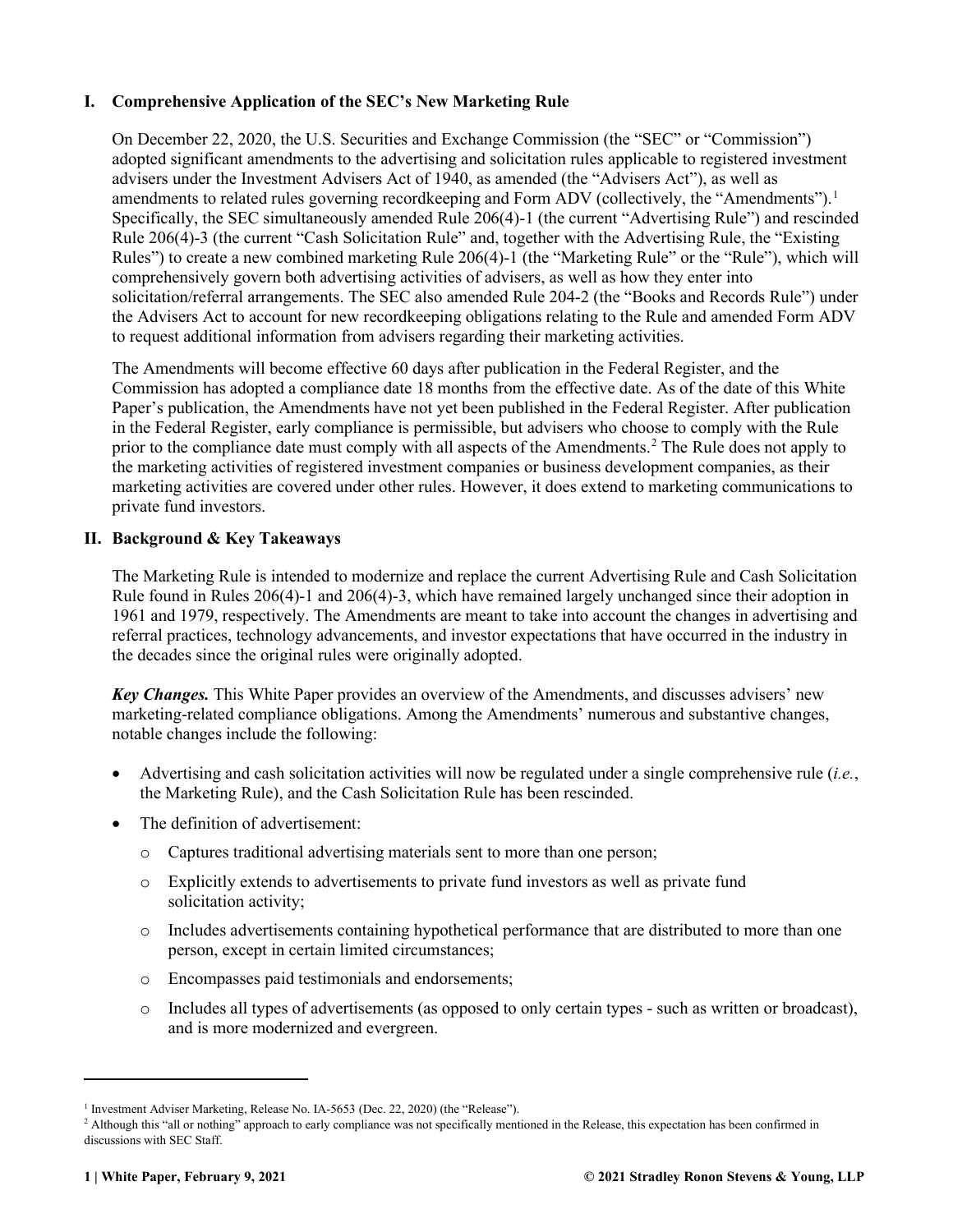- The Release explicitly recognizes social media, which did not exist when the rules were initially drafted and provides guidelines as to permissible and impermissible uses.
- The restrictions involving the use of testimonials have been relaxed.
- Codification of prior no action-letters relating to both the Advertising Rule (*e.g.*, use of performance information, ratings and prior performance) and Cash Solicitation Rule, with the withdrawal of such noaction letters to follow.
- Imposition of new limits on the use of hypothetical performance, which includes target, projected model and back-tested performance
- Amendments to the recordkeeping rules regarding advertisements and solicitations.
- Requiring additional information in the Form ADV regarding advisers' use of advertisements to inform the Division of Examinations' risk-based exam planning.
- The Rule covers non-cash compensation for solicitation activities and relaxes some prior conditions (*e.g.*, promoter no longer required to deliver adviser's ADV brochure).

For a further comparison of the differences between the Marketing Rule and Existing Rules, see the rule change comparison chart provided in Exhibit A. It should also be noted that the Marketing Rule is quite different than the proposal the SEC issued in 2019 (*e.g.*, the Marketing Rule narrows the definition of advertisement and does not require pre-review of advertisements).

#### <span id="page-2-0"></span>**III. Overview of the Amended Rule**

As amended, the Marketing Rule will provide comprehensive regulation of marketing communications that is broader than the existing Advertising Rule and will also cover solicitation activities that are currently covered by the Cash Solicitation Rule.

*Definition of Advertisement.* The Rule will apply various requirements to the dissemination of "advertisements" by a registered investment adviser. The term "advertisement" is defined more broadly in the Marketing Rule than it was in the Advertising Rule. Specifically, a communication may be an "advertisement" if it is covered by either of two prongs in the new definition.

The first prong covers any direct or indirect communication an investment adviser makes to more than one person that (i) offers the investment adviser's investment advisory services with regard to securities to prospective clients or investors in a private fund advised by the investment adviser, or (ii) offers new investment advisory services with regard to securities to current clients or private fund investors. This prong will not include one-on-one communications, unless such communications include hypothetical performance (except that when the hypothetical performance is provided in response to an unsolicited investor request, or to a private fund investor, such communication will not be considered an advertisement). This prong of the advertisement definition also excludes (i) extemporaneous, live, oral communications and (ii) information contained in a statutory or regulatory notice, filing or other required communication (provided that the information is reasonably designed to satisfy the requirements of the notice, filing or other required communication).

The second prong of the definition of "advertisement" in the Rule includes testimonials and endorsements for which the adviser provides cash or non-cash compensation, directly or indirectly. This prong includes endorsements made by a solicitor who received cash compensation, as covered by the Cash Solicitation Rule, as well as solicitors who receive directed brokerage and other types of non-cash compensation, such as gifts and entertainment. This prong of the "advertisement" definition includes oral communications and one-onone communications but, as with the first prong, excludes information contained in a statutory or regulatory notice, filing or other required communication. Uncompensated testimonials and endorsements may also be advertisements subject to the Rule, if they come within the first prong of the definition.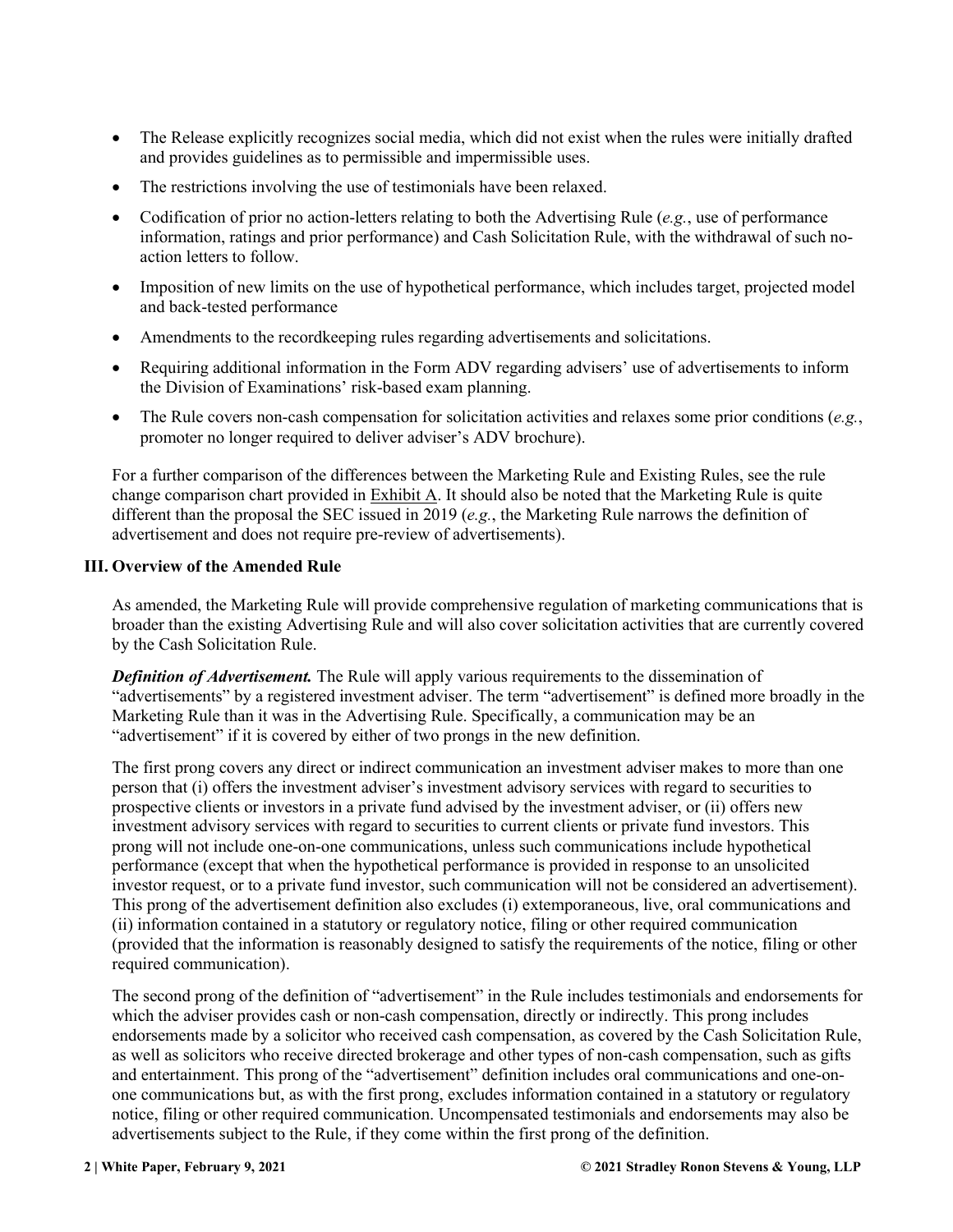*General Prohibitions.* The Rule includes a number of general prohibitions that will apply to any advertisement directly or indirectly disseminated by a registered investment adviser, as well as to any paid endorsements or testimonials. These prohibitions will require that an advertisement may not:

- 1. Include any untrue statement of a material fact, or omit to state a material fact necessary in order to make the statement made, in the light of the circumstances under which it was made, not misleading;
- 2. Include a material statement of fact that the adviser does not have a reasonable basis for believing it will be able to substantiate upon demand by the Commission;
- 3. Include information that would reasonably be likely to cause an untrue or misleading implication or inference to be drawn concerning a material fact relating to the investment adviser;
- 4. Discuss any potential benefits to clients or investors connected with or resulting from the investment adviser's services or methods of operation without providing fair and balanced treatment of any material risks or material limitations associated with the potential benefits;
- 5. Include a reference to specific investment advice provided by the investment adviser where such investment advice is not presented in a manner that is fair and balanced;
- 6. Include or exclude performance results, or present performance time periods, in a manner that is not fair and balanced; or
- 7. Otherwise be materially misleading.

*Testimonials and Endorsements.* Paid Testimonials and endorsements, as well as those contained in advertisements, will be subject to the general prohibitions above. Both paid and unpaid testimonials and endorsements must also meet certain disclosure, compliance and disqualification requirements. In this regard, the adviser must make, or reasonably believe that the person giving the testimonial or endorsement makes, certain required disclosures at the time of dissemination. There must be clear and prominent disclosure of the following information: (1) that the testimonial was given by a current client or investor, or the endorsement was given by a person other than a current client or investor, as applicable; (2) that cash or non-cash compensation was provided for the testimonial or endorsement, if applicable; and (3) a brief statement of any material conflicts of interest on the part of the person giving the testimonial or endorsement. There must also be disclosure, which need not be clear and prominent, of the material terms of any compensation arrangement and a fuller description of any material conflicts of interest on the part of the person giving the testimonial or endorsement. These disclosure requirements do not apply to recommendations made by a dual registrant subject to Regulation Best Interest, and there are reduced disclosure requirements if the testimonial or endorsement is provided to a person that is not a retail customer.

The adviser must have a reasonable basis for believing that the testimonial or endorsement complies with the Rule's requirements. If the testimonial or endorsement is for compensation that is more than *de minimis*, the adviser must also have a written agreement with the person giving the testimonial or endorsement that describes the scope of the agreed-upon activities and the terms of compensation for those activities.

The adviser may not compensate a person for a testimonial or endorsement, other than compensation that is *de minimis*, if the person is subject to certain disqualifications set forth in the Rule.

*Third-Party Ratings.* An advertisement may include a third-party rating by an unrelated person that provides ratings or rankings in the ordinary course of its business, but only if the Rule's requirements are met. The adviser must have a reasonable basis for believing that any questionnaire or survey used in the preparation of the third-party rating is structured to make it equally easy for a participant to provide favorable and unfavorable responses, and is not designed or prepared to produce any predetermined result. There must be clear and prominent disclosure of: (1) the date on which the rating was given; (2) the period of time upon which the rating was based; (3) the identity of the third party that created and tabulated the rating; and (4) if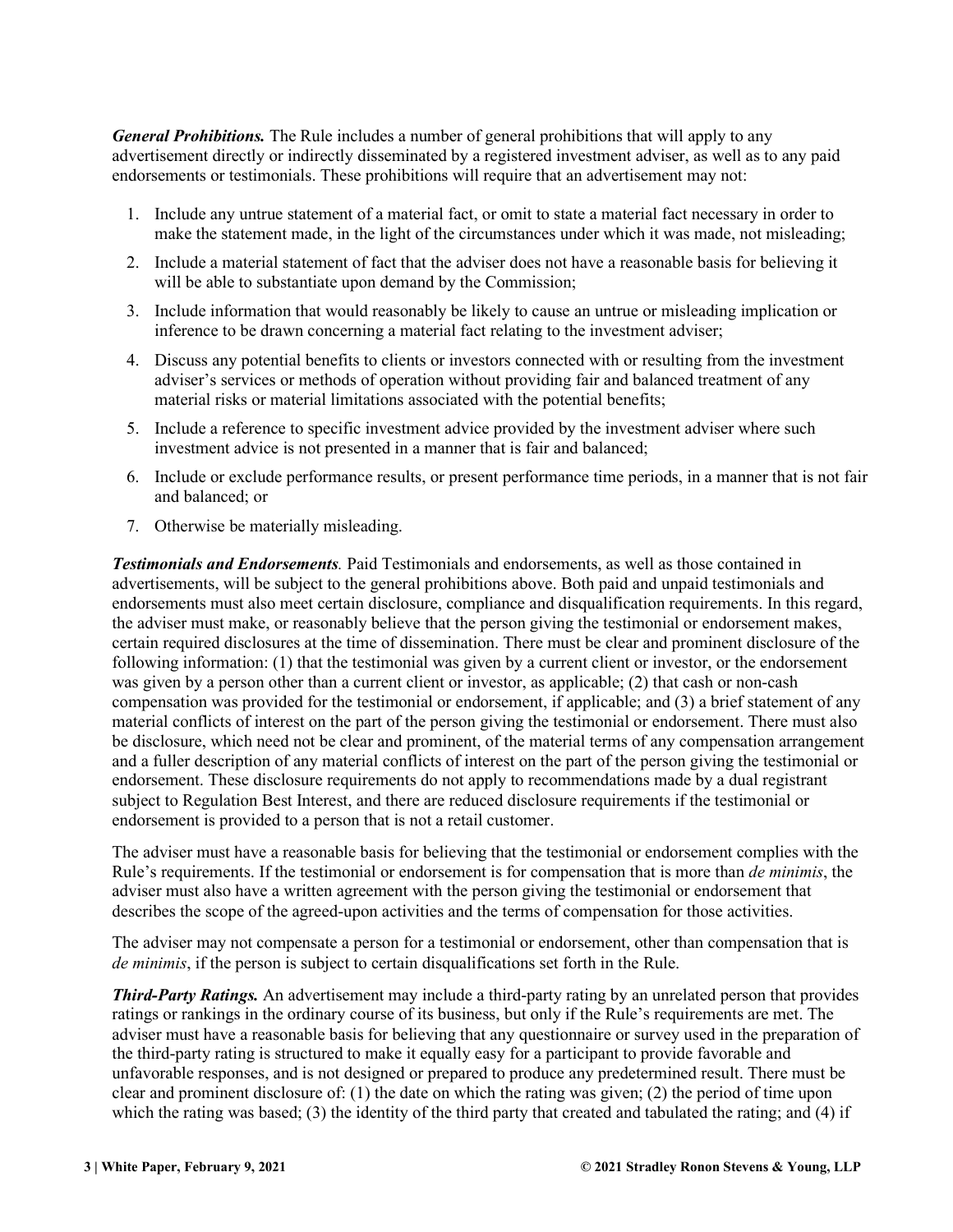applicable, that compensation has been provided directly or indirectly by the adviser in connection with obtaining or using the third-party rating.

*Performance Information.* The Rule will allow advisers to include various kinds of performance information in an advertisement, subject to specific prohibitions set forth in the Rule, namely:

- 1. An adviser is prohibited from showing performance information in an advertisement unless it shows the net performance (i.e., an adviser cannot only show gross performance).
- 2. An adviser is prohibited from showing performance information in an advertisement, with the exclusion of certain performance of private funds, unless it presents the performance results for 1, 5 and 10 year periods (or since inception if the portfolio did not exist for those given periods).
- 3. An adviser is prohibited from showing performance information in an advertisement unless it refrains from including any statement, express or implied, that a calculation or presentation of performance results has been approved or reviewed by the SEC.
- 4. An adviser is prohibited from showing related performance information in an advertisement unless it shows all related performance (subject to certain exclusions).
- 5. An adviser is prohibited from showing extracted performance information in an advertisement unless it satisfies certain conditions.
- 6. An adviser is prohibited from showing predecessor performance in an advertisement, unless the adviser satisfies certain conditions.
- 7. An adviser is prohibited from showing hypothetical performance in an advertisement, which term includes model, backtested, target and projected performance unless it satisfies certain conditions.

The next sections of the White Paper include an expanded discussion of key aspects of the Amendments, namely: (1) the revised definition of advertisement; (2) general prohibitions, (3) testimonials and endorsements, (4) thirdparty ratings, (5) performance information, (6) recordkeeping and (7) Form ADV.

#### <span id="page-4-0"></span>**IV. Definition of Advertisement**

Currently, under the Advertising Rule, an advertisement includes *any notice, circular, letter or other written communication (including in electronic form) addressed to more than one person, or any notice or other announcement in any publication or by radio or television, which offers*:

- any analysis, report, or publication concerning securities, or which is to be used in making any determination as to when to buy or sell any security, or which security to buy or sell, or
- any graph, chart, formula, or other device to be used in making any determination as to when to buy or sell any security, or which security to buy or sell, or
- any other investment advisory service with regard to securities.

Under the Marketing Rule, by contrast, the definition of advertisement has been expanded to include both traditional advertising activities and compensated endorsements and testimonials. Each of the prongs also includes limited exceptions. These two definitional prongs are addressed in further detail below.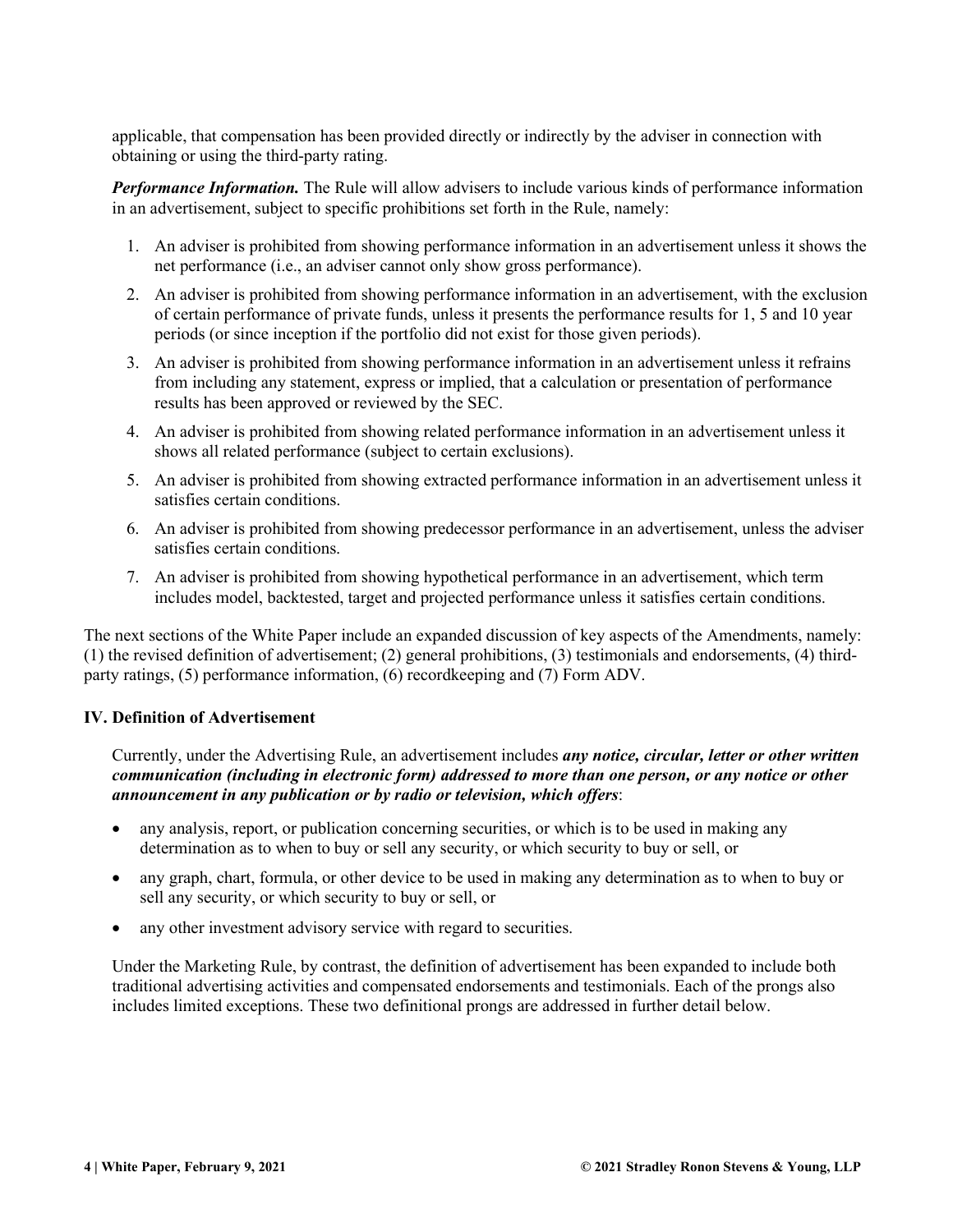#### <span id="page-5-0"></span>**A. Traditional Advertising**

The first prong of the definition of "advertisement" is intended to broadly capture traditional advertising.

This includes any direct or indirect communication an investment adviser makes that:

- offers the adviser's investment advisory services with regard to securities to prospective clients or investors in a private fund advised by the adviser ("private fund investors"); or
- offers new or additional investment advisory services with regard to securities to current clients or to private fund investors.

*Direct or Indirect Communication.* In addition to communicating directly with prospective investors, if an adviser provides advertisements to a third party for dissemination (*e.g.*, a consultant, intermediary, or related person), those advertisements could be considered an indirect communication and thus covered by the Rule. The SEC also generally views any advertisement about the adviser that is distributed and/or prepared by a related person as an indirect communication subject to the Rule.

Third-party information also may be attributable to an adviser under the first prong of the "advertising" definition in the Marketing Rule if the adviser has explicitly or implicitly endorsed or approved the information after its publication (referred to as "adoption") or based on the extent to which the adviser has involved itself in the preparation of the information (referred to as "entanglement"). As a general matter, an adviser is responsible for ensuring that its advertisements comply with the Rule regardless who creates or disseminates them. Whether a particular communication is deemed to be a communication made by the adviser is a facts and circumstances determination. Among other things, advisers should consider the adoption and entanglement concepts in connection with any social media activity that could be attributed to the adviser.

*Form of Communication.* The current Advertising Rule covers an advertisement that is a written communication or any announcement by radio or television. Social media and internet postings were not explicitly addressed in the Advertising Rule. The Marketing Rule deletes references to any specific types of communications, and thus formally expands the scope of the Rule (with limited exceptions) to all forms of communications, including emails, text messages, instant messages, electronic presentations, videos, films, podcasts, digital audio or video files, blogs, billboards, and all manner of social media, as well as by paper (*e.g.*, newspapers, magazines, and the mail). The SEC recognized in the Release that social media and other internet communications and mobile communications play a significant role in current advertising practices and that methods of communication will continue to evolve. The Marketing Rule is designed to be evergreen to cover changing forms of communications with clients and prospective clients.

*One-on-One Communications Exclusion.* The first prong of the Marketing Rule does not include oneon-one communications, *unless* the communication includes hypothetical performance information that is not provided in response to an unsolicited investor request or to a private fund investor. The one-on-one exclusion under the Marketing Rule applies regardless of whether the adviser makes the communication to a natural person with an account or to multiple natural persons representing a single entity or account.

*Required Filings Exclusion***.** The Marketing Rule excludes from the definition of advertisement information contained in a statutory or regulatory notice, filing or other required communication that is reasonably designed to satisfy the applicable requirements (a "regulatory filing"). This exclusion is broader than just the information *required* to be contained in such a filing. For example, information reasonably designed to satisfy the requirements of Form ADV Part 2 would not be considered an advertisement under the Rule.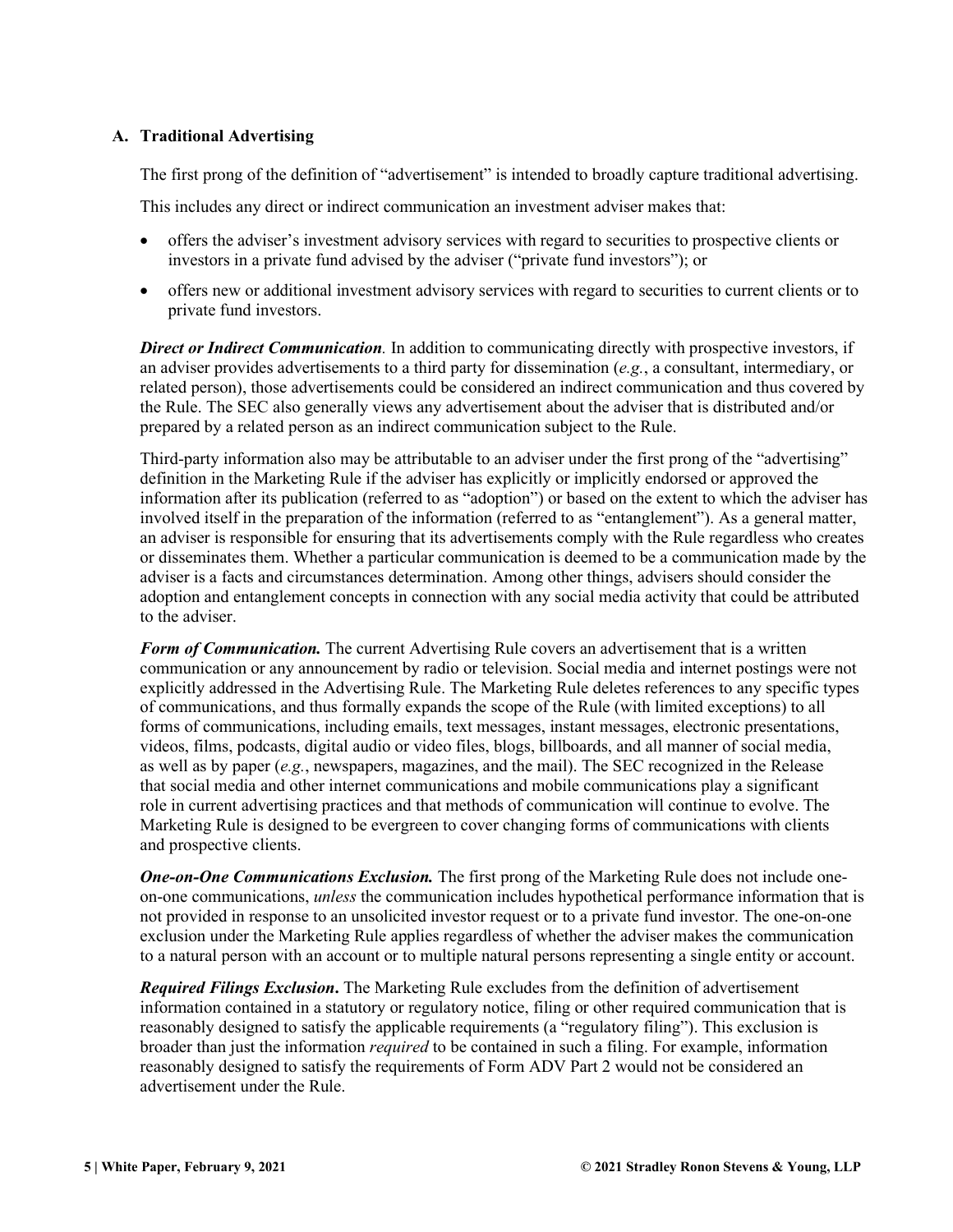*Oral Statements Exclusion.* An oral communication (other than by radio or television) is specifically not covered by the current Advertising Rule. Similarly, the definition of advertisement under the Marketing Rule excludes extemporaneous, live, oral communications, regardless of whether they are broadcast and regardless of whether they take place in a one-on-one context and involve discussion of hypothetical performance. Extemporaneous communications do not include, however, prepared remarks (*e.g.*, from a script), slides or other written materials that are distributed or presented to an audience. Thus, compliance procedures should address written talking points or remarks drafted to prepare for an oral presentation.

#### <span id="page-6-0"></span>**B. Compensated Testimonials and Endorsements**

The second prong of the definition of "advertisement" under the Marketing Rule covers endorsements and testimonials by third parties for which the adviser provides direct or indirect compensation (cash or non-cash). This prong applies regardless of whether the communication is made orally or in writing, or to one or more persons. Of importance, an *uncompensated* testimonial or endorsement would not be considered an "advertisement" under the second prong of the definition. The SEC also indicated that this second prong covers a similar scope of activity as traditional solicitations under the current Cash Solicitation Rule.

*Opinions & Statements.* Under this second prong, testimonials and endorsements include statements about the person's experience with the adviser or its supervised persons. In addition, endorsements which are given by a person other than a current client or private fund investor - include any statement that indicates approval, support, or recommendation of the adviser or its supervised persons. Both testimonials and endorsements extend to opinions or statements about the investment advisory expertise or capabilities of the adviser or its supervised persons. These include statements about an adviser's or its supervised person's qualities or expertise or capabilities in *other contexts*, such as when the statements suggest that such attributes are relevant to the advertised investment advisory services. Practically, the Marketing Rule broadens the definition of testimonial and endorsement with regard to statements in *other contexts*. [3](#page-6-1)

*Solicitation & Referrals.* The definitions of testimonial and endorsement under the Marketing Rule also include what the industry would typically consider traditional solicitation and referral activities. For instance, the definitions include any statement by a current client or private fund investor that directly or indirectly solicits any investor to be the adviser's client or a private fund investor, or refers any investor to be the adviser's client or a private fund investor.

*Cash and Non-Cash Compensation.* The second prong of the definition is triggered by any form of compensation – whether cash or non-cash, and whether or not contingent on success – that an adviser provides, directly or indirectly, for an endorsement or testimonial. Compensation that is *de minimis* in amount will trigger the prong, although some of the Rule's requirements do not apply when compensation is only *de minimis*.

*Required Filings Exclusion***.** Like the first prong, the second prong of the definition of advertisement excludes information contained in regulatory filings that are reasonably designed to satisfy the applicable requirements.

<span id="page-6-1"></span><sup>&</sup>lt;sup>3</sup> In particular, in 2014, the Staff had withdrawn its position in a prior no-action letter (Dan Gallagher (pub. avail. July 10, 1995) (stating that the staff could not assure that it would not recommend enforcement action for a violation of Rule 206(4)-1 if the letter writer used client testimonials describing its character and skills in relation to matters other than the letter writer's role as an investment adviser)) that an advertisement that "contains non-investment related commentary" could be considered a testimonial. *See* Guidance on the Testimonial Rule and Social Media, Division of Investment Management Guidance Update No. 2014-04 (Mar. 2014). In contrast, the SEC appears to base its position that non-investment related commentary (*i.e.*, non-investment commentary that suggests that the qualities, capabilities, or expertise are relevant to the advertised investment advisory services) could be testimonials or endorsements on the Gallagher no-action letter. Thus, compliance procedures should address statements about an adviser or investment advisory representative that go beyond investment acumen (*e.g.*, a statement that an investment advisory representative is a "good guy").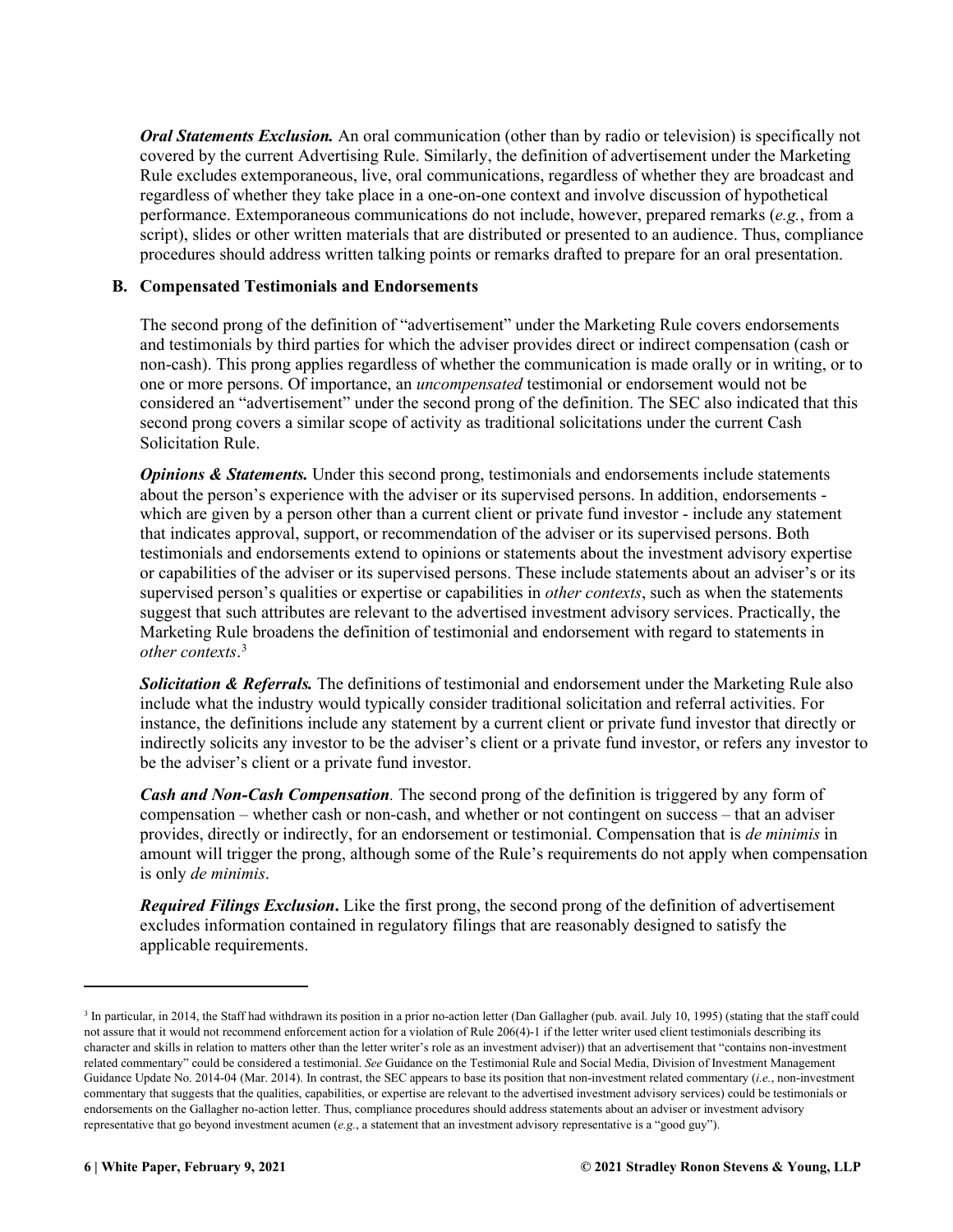*No Oral Statements or One-on-One Statements Exclusion.* Unlike the first prong, however, the second prong of the definition of advertisement does not exclude extemporaneous, live, oral communications or one-on-one communications.

#### <span id="page-7-0"></span>**C. Private Fund Investors**

Both prongs of the definition of advertisement under the Marketing Rule expressly include marketing communications to private fund investors. A "private fund" means an issuer that would be an investment company as defined in Section 3 of the Investment Company Act of 1940, as amended (the "1940 Act"), but for Section  $3(c)(1)$  or  $3(c)(7)$  of the 1940 Act. As a result, only  $3(c)(1)$  and  $3(c)(7)$  funds are deemed private funds under the Marketing Rule. As a general matter, Rule 206(4)-8 under the Advisers Act currently prohibits advisers to private funds from making misstatements or materially misleading statements to investors in private funds. The SEC notes that applying the Marketing Rule to marketing communications to private fund investors provides more specificity regarding what the SEC deems to be untrue or misleading statements that advisers must avoid in their advertisements to fund investors.

The SEC also clarified that not all communications to private fund investors would be advertisements under the Marketing Rule. For example, certain information included in a private placement memorandum (such as information about the material terms, objectives and risks of the offering), account statements and transaction reports are not advertisements of the adviser. On the other hand, private fund pitch books could fall within the definition of advertisement.

#### <span id="page-7-1"></span>**V. General Prohibitions**

The Marketing Rule replaces the *per se* prohibitions of the current Advertising Rule with seven principlesbased, general prohibitions as set forth below. In addition, echoing a similar provision in FINRA Rule 2210, as well as guidance included in the SEC's 2019 *Interpretation Regarding Standard of Conduct for Investment Advisers*, [4](#page-7-2) the SEC notes that "[t]he nature of the audience to which the advertisement is directed is a key factor in determining how the general prohibitions should be applied." The Release goes on to distinguish between "the amount and type of information" that would be appropriate in advertising to retail investors on the one hand, and information that would be appropriate in advertising to "sophisticated institutional investors" on the other hand. The Release frequently refers to FINRA Rule 2210 and notes that while advisers may wish to consider FINRA's interpretations in some cases, FINRA rules and related decisions are not controlling or authoritative interpretations with respect to the Rule. Further, the SEC notes that it does not "view the principles of the general prohibitions to be substantive departures from the positions in existing staff no-action letters and guidance."

- a. **Untrue Statements and Omissions**. An advertisement may not contain untrue statements of material fact or omit material facts which, in light of the circumstances, would make a statement misleading. As the Release notes, this prohibition retains the substance of a similar provision in the current Advertising Rule. Among the examples provided to illustrate the contours of this prohibition, the Release refers to a website advertisement claiming that a client has worked with an adviser "for over 20 years when the adviser has only been in business for five years."
- b. **Unsubstantiated Material Statements of Fact**. An advertisement may not make material statements of fact without having a reasonable basis for believing that the adviser will be able to substantiate such facts upon demand by the SEC. As an example, the Release notes that material facts might include an adviser's claim that each of its portfolio managers holds a particular certification, or that the adviser offers a certain type or number of investment products. The Release also clarifies that the SEC would consider any claims

<span id="page-7-2"></span><sup>4</sup> Commission Interpretation Regarding Standard of Conduct for Investment Advisers (Release No. IA-5248 at 25).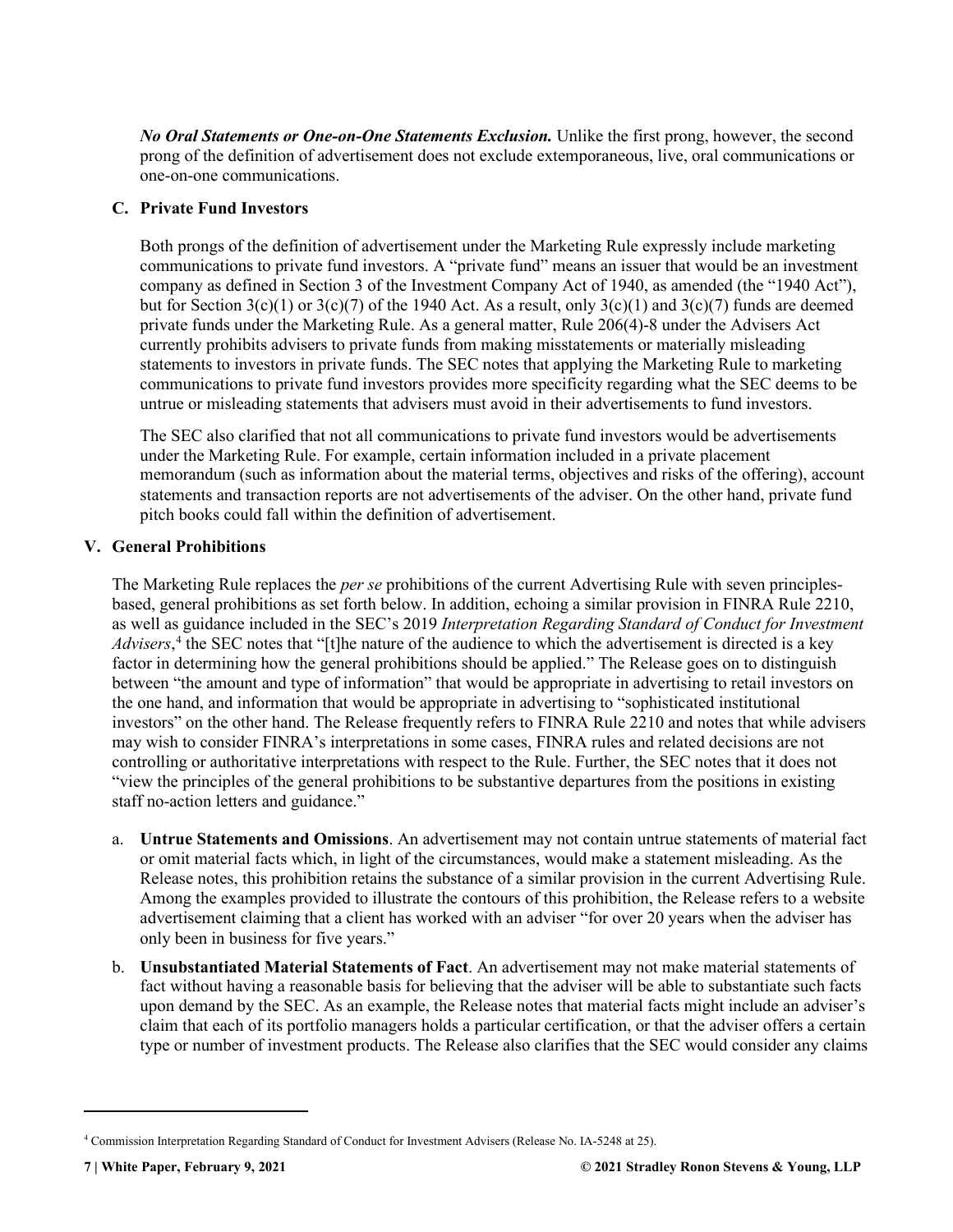about performance to be statements about material facts. In contrast, the Release notes that "statements that clearly provide an opinion" would not be subject to this prohibition.

- c. **Untrue or Misleading Implications or Inferences**. An advertisement may not contain information reasonably likely to cause untrue or misleading inferences to be drawn regarding material facts about the adviser. The SEC makes clear that this prohibition is separate from, and in addition to, the prohibition on untrue statements or omissions. That is, truth would not be a defense, nor would "general disclaimer language ... be sufficient to overcome this general prohibition." For example, a series of accurate individual statements could still run afoul of this prohibition, as the Marketing Rule requires advisers to consider "the context and totality of information presented such that it would not reasonably be likely to cause any misleading implication or inference." One example cited is an advertisement that "all an adviser's accounts have been profitable" while neglecting to disclose that the adviser only has two accounts. Similarly, an adviser with high client turnover could create a misleading implication in an advertisement if the adviser nonetheless could accurately state that "more than a hundred clients have stuck with me for more than ten years." The Release also cites protection against cherry-picking of past investments as another aim of this prohibition.
- d. **Failure to Provide Fair and Balanced Treatment of Material Risks or Material Limitations**. An advertisement may not discuss potential benefits associated with the adviser without also providing a "fair and balanced" treatment of material risks and limitations of those benefits. The SEC notes that this prohibition was drawn from the requirements of FINRA Rule 2210, and, in particular, its use of the term "fair and balanced" (the "F&B" standard). As such, the Release suggests that, "advisers that are familiar with those standards may be able to use that experience as a guide in complying with this requirement." Further, the Release tacitly endorses layered disclosures under the F&B standard, as opposed to when the clear and prominent standard (the "C&P" standard) applies (as described below), "[s]o long as each layer of a layered advertisement complies with the [fair and balanced] requirement." However, note that "an adviser should not use layered disclosure or hyperlinks to obscure important information." The Release also distinguishes between the scope of risk disclosure required by Item 8 of Form ADV Part 2A on the one hand, which is "more specifically with respect to investing in securities and certain investment strategies," and the disclosure required by the Marketing Rule, which is "related to any potential benefits advertised to both clients and private fund investors." Although the Release does not provide any examples on this point specifically, separately the SEC suggests that an adviser that advertises its tax-loss harvesting services as a manner to reduce an investor's taxes should highlight that "any reduction in taxes would depend on an investor's tax situation."
- e. **Anti-Cherry Picking Provisions: References to Specific Investment Advice**. The general prohibition on cherry-picking replaces the prior rule's *per se* prohibition on presentation of "past specific recommendations" (absent certain conditions) with a broad, principles-based requirement for "fair and balanced" presentation of "specific investment advice." The Release clarifies that this requirement is applicable to any advice whether a current or past recommendation, and regardless of whether it was acted upon, reflected actual portfolio holdings, or was profitable. Further, the Release clarifies that the general prohibition applies to discretionary investments implemented by the adviser, as well as the use of case studies, which is common in the private fund industry, including private equity and certain hedge fund strategies. The Release suggests that the practice of providing unprofitable past specific investment advice in addition to profitable advice may be one method of achieving the required fair and balanced treatment of such advice. While maintaining the principles-based approach of the Marketing Rule, and thus without prescribing any specific requirements, the Release suggests that advisers "may consider listing some, or all, … advice of the same type, kind, grade or classification," reminding advisers that the application of any selection criteria would itself be subject to the "fair and balanced" requirement in order to achieve a fair and balanced result. The Release also clarifies that previous staff no-action letters may be helpful to reference in certain cases, for example, specifically citing an approach laid out in the no-action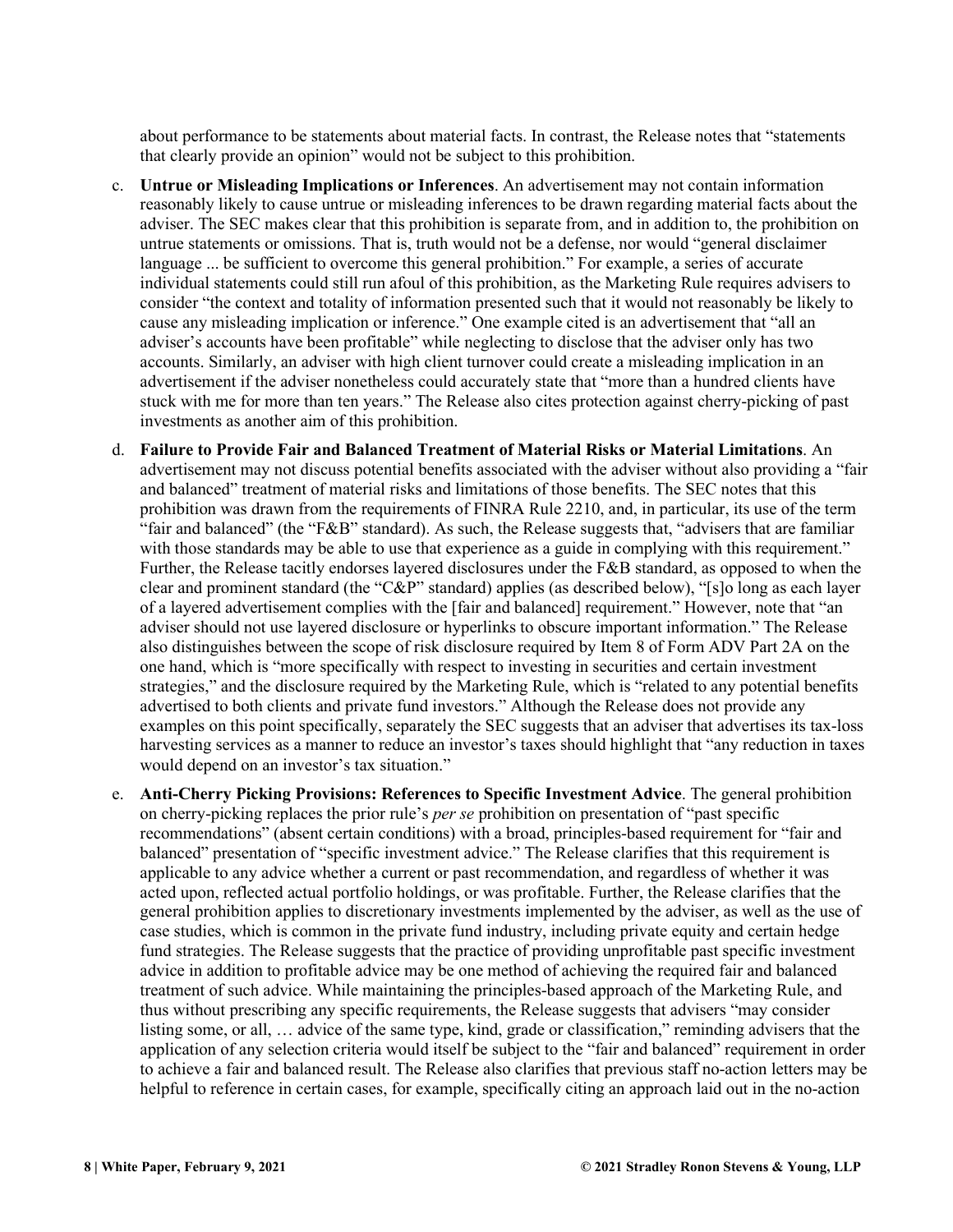letter granted to Franklin Management, Inc.[5](#page-9-2) (using non-performance related selection criteria, *e.g.*, listing portfolio holdings alphabetically or on a rotational basis), but the SEC is not "prescribing any of those factors under the final rule." Further, the SEC distinguishes between retail and institutional investors in this context, suggesting that less detailed disclosure may be appropriate for institutional investors, who are more likely to understand the risks associated with promotion of past specific investment advice.

- f. **Anti-Cherry Picking Provisions: Presentation of Performance Results.** While the Marketing Rule separately prescribes specific requirements with respect to presentation of certain types of performance results (as discussed below), the Rule also sets out a general "fair and balanced" requirement in this context, citing performance results "over a very short period of time (*e.g.*, two months), or over inconsistent periods of time" as potentially misleading. The Release also notes that in addition to the performance information itself, advisers "should consider providing information related to the state of the market at the time, any unusual circumstances, and other material factors that contributed to such performance." For example, an advertisement that highlights a period of extraordinary performance while including only a footnote to disclose unusual circumstances that contributed to such performance may not satisfy the F&B standard.
- g. **Otherwise Materially Misleading**. An advertisement may not otherwise be materially misleading. The SEC notes that this catch-all provision is necessary to capture any misleading practices not otherwise specifically covered above. As an example, the Release highlights a scenario in which an adviser provides accurate disclosure that is presented in an unreadable font.

#### <span id="page-9-0"></span>**VI. Testimonials and Endorsements**

#### <span id="page-9-1"></span>**A. Background and Definitions**

As one of the biggest changes for advisers, the Marketing Rule permits the use of client testimonials in advertisements, which are currently prohibited under the Advertising Rule, subject to certain conditions. In addition, subject to certain conditions, the Marketing Rule also explicitly permits the use of endorsements, which are not explicitly addressed by the current Advertising Rule.

As another major change, the concept of solicitation is intertwined within the definitions of testimonial and endorsement, such that, under the Rule, traditional solicitation activities must meet the same conditions as those required to use testimonials or endorsements, as opposed to the onerous requirements currently imposed by the Cash Solicitation Rule, which is to be rescinded. For instance, the current requirements of the Cash Solicitation Rule, such as the written agreement, statutory disqualification, solicitor disclosure document, solicitor undertaking, Form ADV delivery, and acknowledge of client receipt requirements, will all fall away and be absorbed under the Marketing Rule's requirements for testimonials and endorsements. As a result, it is important to have a clear understanding of the definitions of testimonial and endorsement.

**Testimonial Definition.** A "testimonial" is any statement by a current client or investor in a private fund advised by the adviser (hereinafter, a "client"): (1) about the client's experience with the investment adviser or its supervised persons; (2) that directly or indirectly solicits any current or prospective client to be a client of the adviser; or (3) that refers any current or prospective client to be a client of the adviser.

<span id="page-9-2"></span><sup>5</sup> Release at footnote 253, citing *Franklin Management, Inc.*, SEC Staff No-Action Letter (Dec. 10, 1998).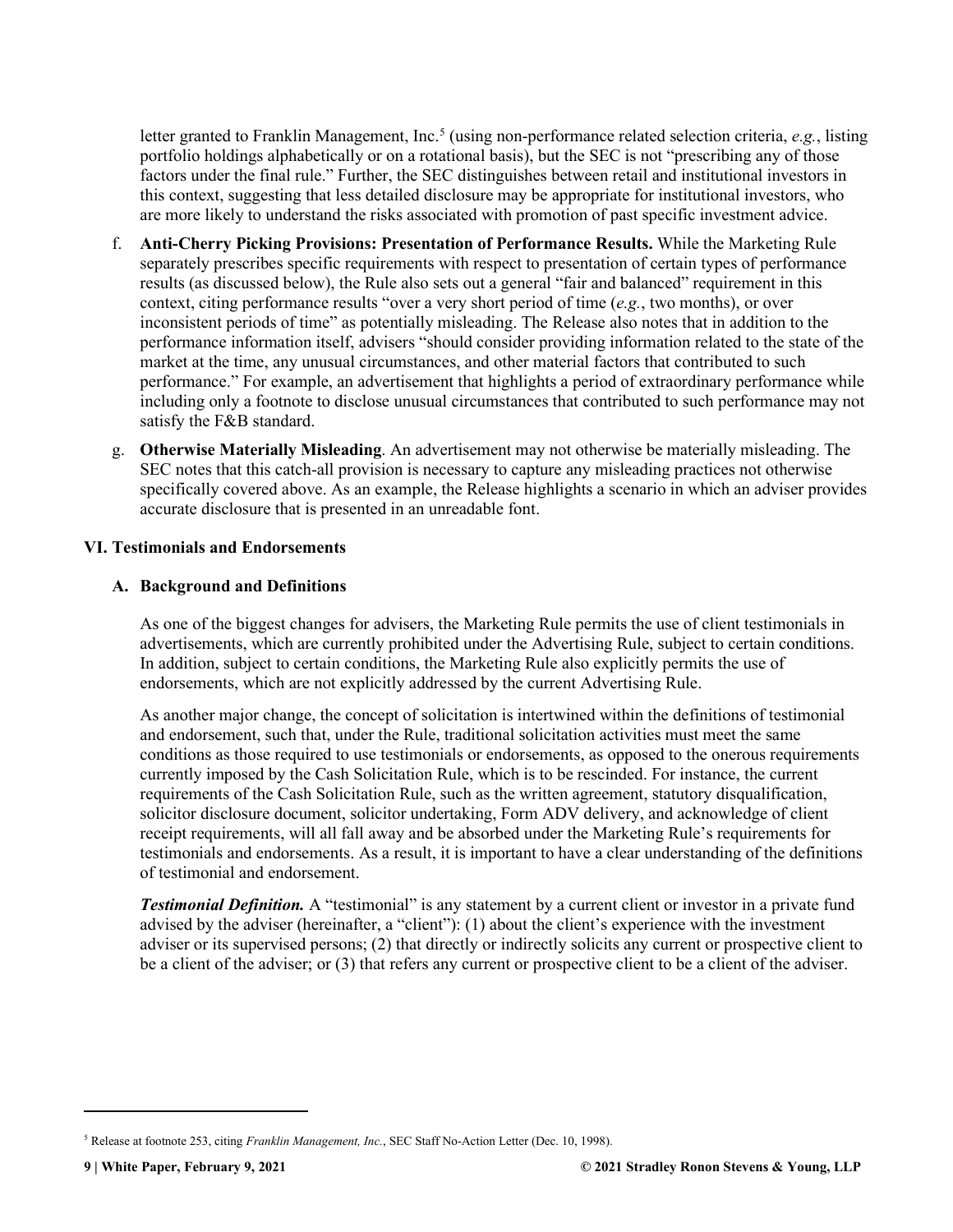*Endorsement Definition.* An "endorsement" is defined essentially the same as testimonial, but is made by a person *other than* a current client or investor of the adviser. Endorsements explicitly extend to statements that indicate approval, support or recommendation of the adviser or its supervised persons.

Note that the definitions of testimonial and endorsement are quite expansive, encompassing "refer-a-friend" programs, lead-generation programs, referral networks, blogger reviews and service provider referrals.

Although only compensated testimonials and endorsements fall under prong two of the definition of advertisement, uncompensated testimonials and endorsements may fall under prong one of the definitions and, if so, will be subject to the Rule's requirements.

#### <span id="page-10-0"></span>**B. Conditions to Use Testimonials and Endorsements**

Unless a partial exemption applies (as further discussed below and summarized in Exhibit B), an advertisement cannot include a testimonial or endorsement, and the adviser cannot provide compensation, directly or indirectly, for a testimonial or endorsement, unless the following conditions are satisfied: (1) specific disclosures are provided; (2) the adviser provides certain oversight and compliance functions; (3) there is a written agreement between the adviser and the third-party provider of the testimonial or endorsement; and (4) no disqualification exists on the part of the provider of the testimonial or endorsement. The general prohibitions on advertisements apply as well. Each of these conditions is further detailed below.

#### **1. Disclosures**

The Marketing Rule requires advisers to disclose, or have a reasonable basis to believe that the person (*i.e.*, a natural person or entity) giving the testimonial or endorsement will disclose, the following information at the time the testimonial or endorsement is disseminated:

- a. A *clear and prominent* summary disclosure, as further described below, that the testimonial was given by a current client, or that the endorsement was given by a person other than a current client;
- b. A *clear and prominent* summary disclosure that cash or non-cash compensation was provided for the testimonial or endorsement, if applicable;
- c. A *clear and prominent* summary disclosure of any material conflicts of interest on the part of the person giving the testimonial or endorsement resulting from their relationship with the adviser;
- d. A description of any material conflicts of interest on part of the person giving the testimonial or endorsement resulting from their relationship with the investment adviser and/or any compensation agreement;
	- i. This disclosure should focus on material conflicts of interest resulting from any compensation arrangements provided to "promoters" (*i.e.*, the person or entity providing the testimonial or endorsement). The SEC notes that such disclosure should explicitly state that the promoter, due to such compensation, has an incentive to recommend the adviser, thereby resulting in a material conflict of interest.
	- ii. This disclosure should also expand upon the clear and prominent summary disclosure of material conflicts of interest resulting from any relationship between the person giving the testimonial or endorsement and the investment adviser. Any such relationships that could affect the credibility of a testimonial or endorsement should be included.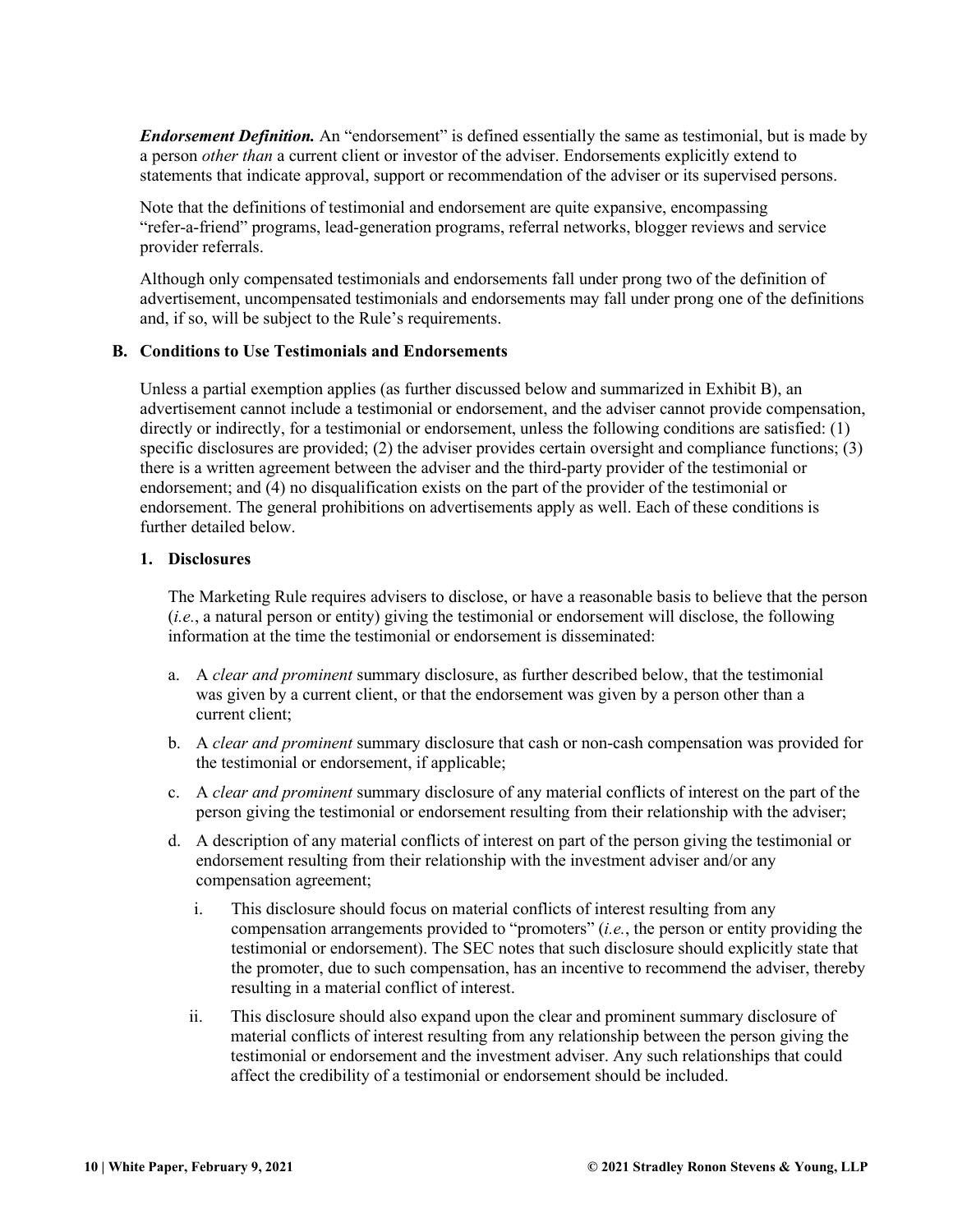- e. A description of the material terms of any compensation arrangement with the person giving the testimonial or endorsement.
	- i. This disclosure should be specific to each promoter for the particular testimonial/ endorsement, as opposed to standardized disclosure applicable to all of an adviser's promoters (i.e., no blanket disclosures allowed).
	- ii. All material terms, such as direct payments or other reimbursement to a promoter for thirdparty expenses, must be disclosed.
	- iii. The amount of compensation paid must be disclosed, whether it be a cash amount, in the form of a percentage of advisory fees, directed brokerage arrangements, or some other form.
	- iv. Indirect compensation arrangements, such as compensation paid to a company for which a promoter works, compensation paid to related persons of a promoter, or any agreements with broker-dealers involving revenue sharing or referral arrangements, must be disclosed.
	- v. Compensation payable upon dissemination of the testimonial/endorsement or deferred/contingent on the occurrence of an event must be disclosed, such as a continuation or renewal of the advisory relationship.
	- vi. In a nutshell, disclosures relating to various types of compensation arrangements, such as trailing fees, directed brokerage, third-party expenses, a percentage of advisory fees, noncash compensation, and other types of indirect compensation, must be disclosed. The Release provides specific guidance in this regard.

*Clear & Prominent Standard.* As indicated above, the first three conditions must be made "clearly and prominently" (*i.e.*, the C&P standard is required). According to the SEC, "clear and prominent" means that such disclosure must be at least as prominent as the testimonial or endorsement. In practice, this will entail putting the disclosure within the four corners of the testimonial/endorsement, or if the testimonial/endorsement is provided orally, provided at the same time. In addition, the disclosures should be "close" to the related statement, such that the statement and disclosure can be read together. The reader should not be referred to a disclosure that is in a separate location. Hyperlinks would not be considered clear and prominent. All clear and prominent disclosures should be "succinct," particularly with regard to layered disclosure where compensation and material conflicts of interest are more fully disclosed elsewhere.

**Disclosure By the Promoter.** An adviser may rely on the promoter to make the proper disclosure, so long as the adviser has a reasonable belief that the promoter will do so. The SEC noted that, for example, an adviser could meet the reasonable belief standard if an adviser provides the required disclosures to a promoter and confirms that the promoter provides those disclosures to clients, or by including provisions in its written agreement with the promoter, requiring the promoter to provide the required disclosures to clients, provided that the adviser engages in follow-up.

*Oral Disclosures.* Note that the required disclosures need not be in writing and thus can be oral. Given the risks of oral disclosures, however, advisers may instead wish to rely on written disclosures. Regardless of whether the disclosure is provided in writing or orally, an adviser must maintain true, accurate and current copies of the testimonial or endorsement. For a compensated testimonial/endorsement that is oral, an adviser may keep a record of the disclosures provided, instead of recording and retaining the oral testimonial or endorsement. If the disclosures are provided orally, the record does not have to be an audio recording, but it must memorialize the fact that oral disclosures were provided, the substance of what was provided, and when the disclosures were made. Records of oral disclosures may be made either prior to, or at the time of, the dissemination of the testimonial/endorsement.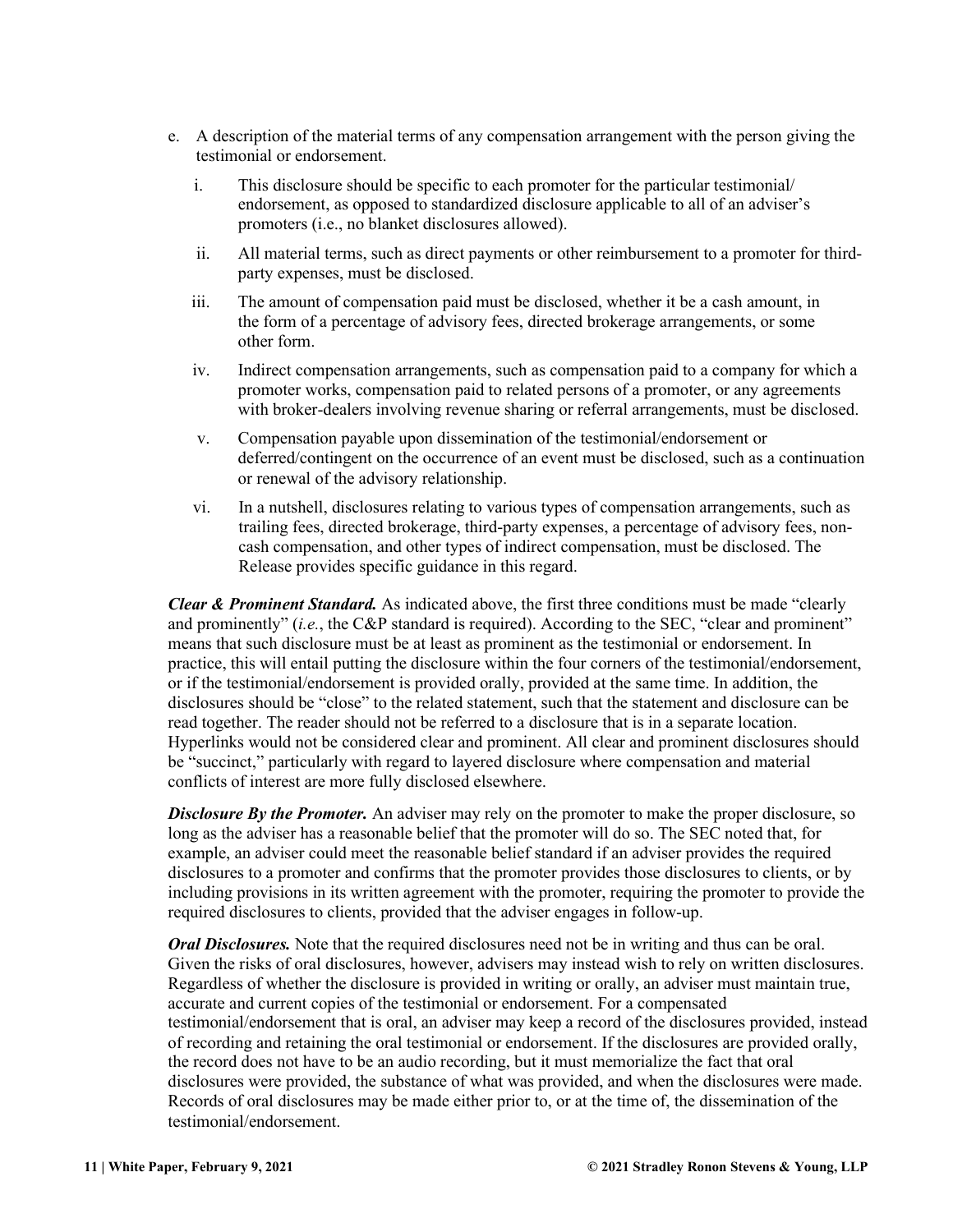#### **2. Oversight and Compliance and Written Agreements**

The Marketing Rule imposes new oversight and compliance responsibilities on advisers that use testimonials/endorsements, and also imposes a written agreement requirement between advisers and the providers of compensated testimonials/endorsements. This section addresses each such requirement, in turn.

*Oversight & Compliance.* The Rule requires that advisers have a reasonable basis for believing, depending on the facts and circumstances, that the testimonial/endorsement complies with the requirement of the Rule. This requirement applies not only to *compensated* testimonials/endorsements, but also to uncompensated testimonials/endorsements that meet the first prong of the "advertisement" definition (discussed above). Although the SEC did not prescribe the methods an adviser must use to establish a reasonable basis, it does highlight that advisers may, for example, create and implement policies and procedures, or include certain terms in its written agreements with promoters, that impose limitations on content or provide mechanisms for advisers to review beforehand and monitor testimonials/endorsements.

*Written Agreement.* Absent certain exemptions (such as the *de minimis* exemption), the Rule requires there to be a written agreement, between the adviser and any *compensated* person giving a testimonial/endorsement, that describes the scope of the promoter's activities and terms of compensation. As mentioned above, the Marketing Rule replaces the prior Cash Solicitation Rule, which had required a written agreement between the adviser and promoter, and that the promoter deliver separate written disclosures and the Form ADV to the client. These requirements have been eliminated under the Rule, but new requirements (as discussed herein) will apply.

#### **3. Disqualification**

The Marketing Rule contains provisions intended to prevent certain bad actors from engaging in paid testimonial/endorsement activities. Specifically, the Rule prohibits advisers from compensating a person in any way for a testimonial/endorsement if the adviser knows, or reasonably should know, that the person giving the testimonial or endorsement is an "ineligible person" at the time the testimonial or endorsement is disseminated. Note that the disqualification provisions do not apply to *uncompensated* testimonials/endorsements.

*Ineligible Persons.* The Marketing Rule defines an "ineligible person" as any person or entity who is subject to either disqualifying Commission actions or certain disqualifying events (as further discussed below). The definition also extends to employees, officers, or directors of ineligible persons. For example, an entity that is an ineligible person means that *all* of the entity's employees, officers, directors, general partners, managers and other persons with a similar status are also disqualified from making compensated testimonials/endorsements. However, an entity will not become an illegible person solely because one of its employees, officers, directors, etc. is an illegible person. In addition, the Rule does not apply to control affiliates of the ineligible person.

*Disqualifying Events.* As further detailed in the Release, a disqualifying event is any SEC opinion or order barring, suspending, or prohibiting a person from acting in any capacity under the Federal securities laws. Disqualifying events are convictions of felonies or misdemeanors involving the conduct in Section 203(e) of the Advisers Act (which can include actions by U.S. courts (but, unlike the Cash Solicitation Rule, not non-U.S. courts), the Commodity Futures Trading Commission or certain self-regulatory organizations), or Commission cease and desist orders involving any scienterbased anti-fraud provisions of the Federal securities laws, that occurred within ten years prior to the person disseminating an endorsement or testimonial. These disqualification provisions will not apply to conduct occurring prior to the effective date of the Marketing Rule, provided that such conduct did not disqualify a promoter under the previous Cash Solicitation Rule.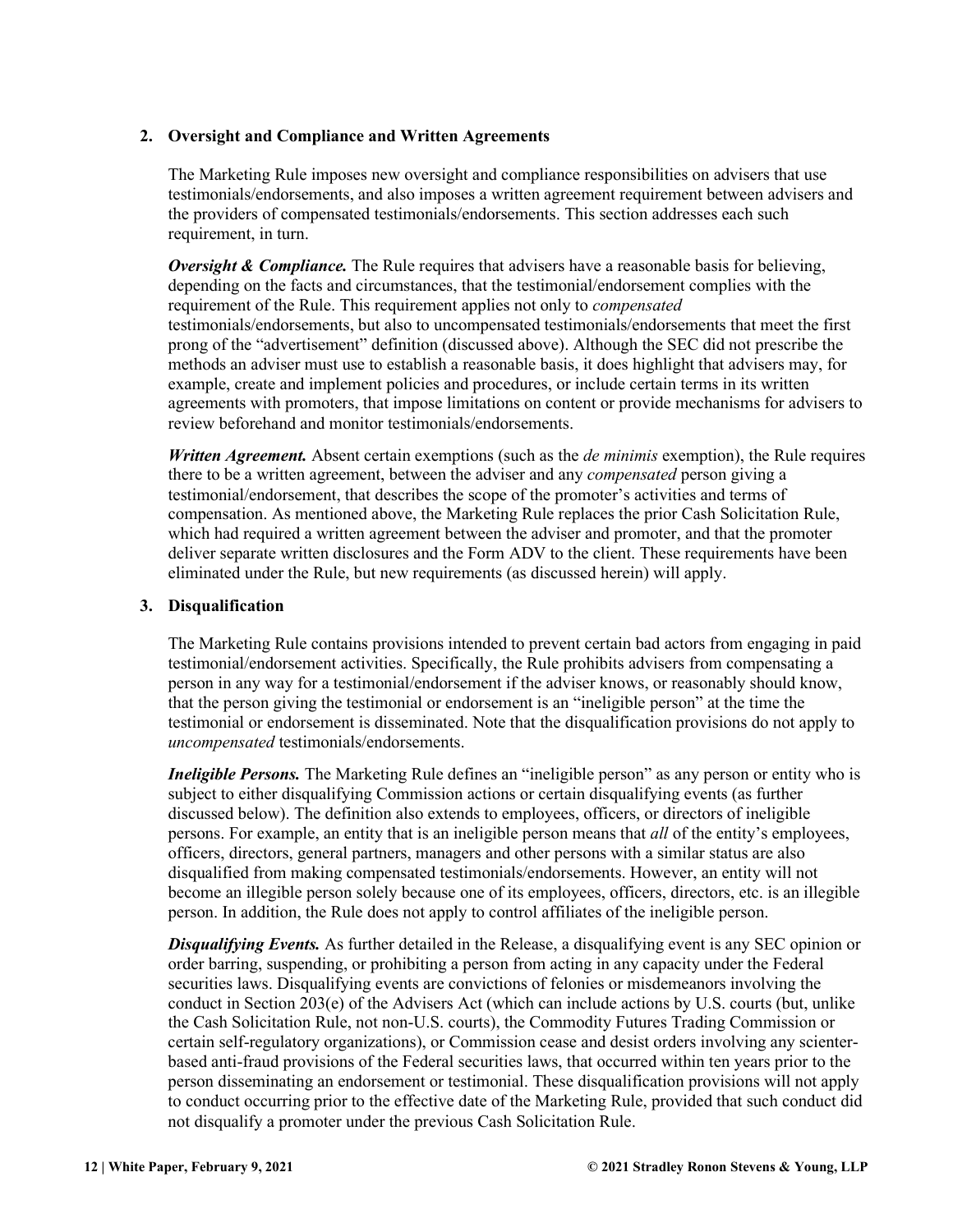*Reasonable Care***.** An adviser must exercise reasonable care, based on the facts and circumstances, to determine whether a promoter is an ineligible person. As a result, an adviser's assessment must include inquiries into relevant facts, but need not require continuous monitoring of compensated promoters. The frequency of monitoring must be established, although such frequency will depend on specific risks associated with particular promoters, as well as any other compliance controls an adviser has in place.

#### **4. Exemptions to Conditions on Testimonials/Endorsements**

The Marketing Rule contains four exemptions to the required conditions applicable to the use of testimonials and endorsements in advertisements. The categories of exemptions are as follows: (1) unpaid or *de minimis* compensation; (2) affiliated persons; (3) broker-dealers; and (4) certain covered persons with respect to Rule 506 private offerings. It should be noted, however, that each exemption only offers partial relief from the Rule's requirements, and is not a wholesale exemption.

Each of the exemptions is further described below, and we provide a tabular summary in Exhibit B.

- a. *Unpaid/De Minimis.* Testimonials and endorsements made for no or *de minimis* compensation (*i.e.*, \$1,000 or less (or equivalent in non-cash compensation) within the preceding 12 months) will be exempt from the disqualification and written agreement conditions, but not the disclosure and oversight conditions.
- b. *Affiliated Persons.* Testimonials and endorsements by affiliated persons of an adviser will be exempt (so long as the person's affiliation is readily apparent or disclosed to clients) from the disclosure and written agreement conditions, but not the oversight and disqualification conditions. "Affiliated persons," include an adviser's partners, officers, employees, or persons that control, are controlled by, or are under common control with the adviser. What is "readily apparent" will depend on the facts and circumstances; however, readily apparent affiliations would include, for example, scenarios when solicitors share the same name as the adviser, or are otherwise clearly identified as being related to the adviser. Of importance, to make use of this exemption, advisers must document the affiliated person's status contemporaneously with the dissemination of the testimonial/endorsement.
- *c. Broker-Dealers.* Testimonials and endorsements made by registered broker-dealers that are not subject to disqualification under the Securities Exchange Act of 1934 will not separately be subject to the disqualification conditions of the Rule. However, such broker-dealers will be subject to the oversight and written agreement conditions; provided that broker-dealers will be exempt from certain disclosure conditions, depending on who they are providing the testimonial/endorsement to. For instance, broker-dealers will be exempt from all disclosure conditions if they provide a testimonial/endorsement to a retail client as a recommendation subject to Regulation Best Interest. In contrast, if a broker-dealer provides a testimonial/endorsement to a client who is a non-retail customer (as defined in Regulation Best Interest), it will be exempt from only the conditions requiring disclosure of material terms of compensations arrangements and descriptions of material conflicts of interest.
- d. *Covered Persons Under 506.* Testimonials and endorsements made by "covered persons" under rule 506 of Regulation D with respect to a rule 506 securities offering will be exempt from the disqualification conditions, but must still comply with the disclosure, oversight, and written agreement requirements.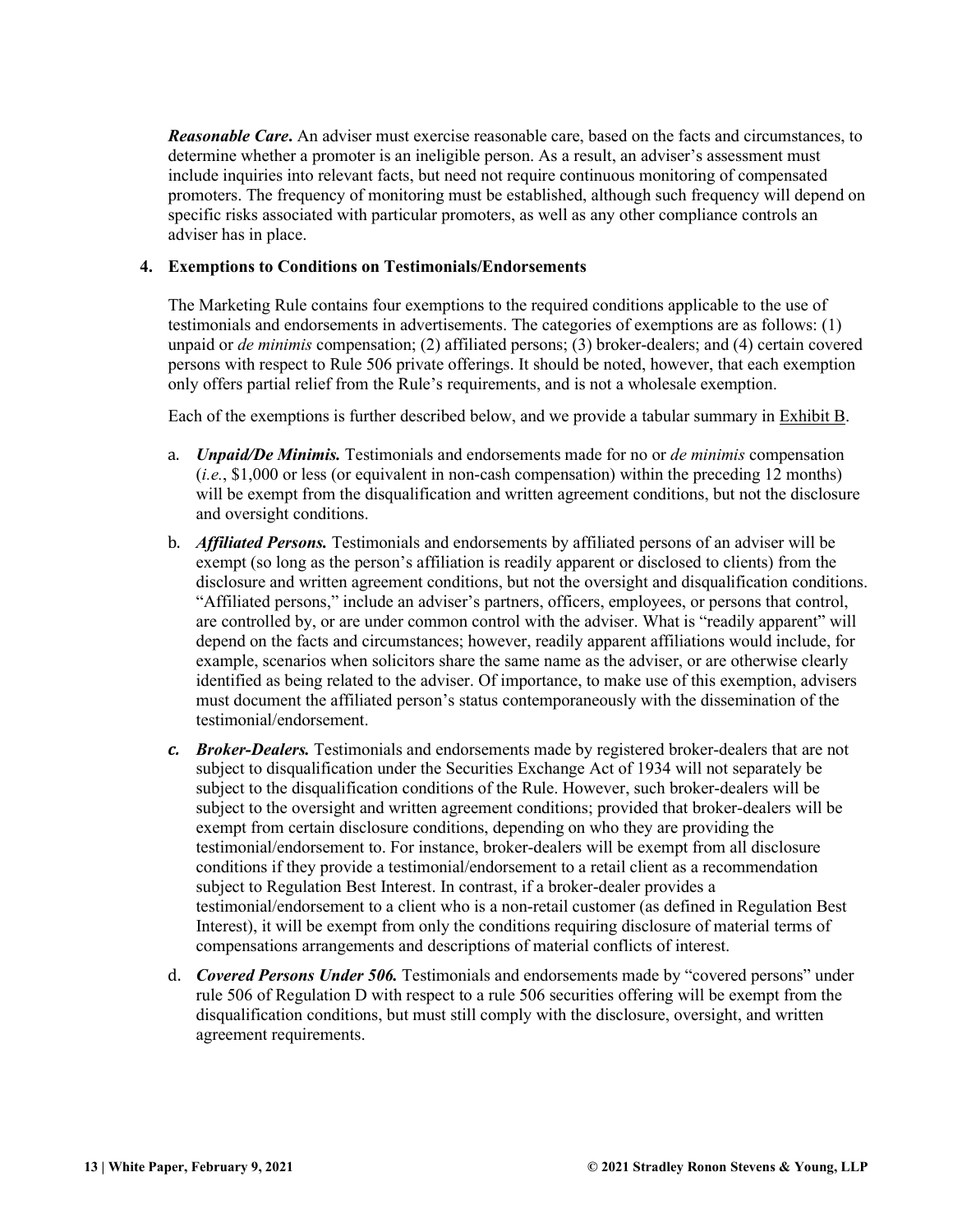#### <span id="page-14-0"></span>**C. Effect on Solicitors**

There is currently an active industry of investment advisory solicitors whose activities are regulated by the Cash Solicitation Rule. These solicitation arrangements will need to be revised in response to the Marketing Rule. The change will even extend to terminology: The Release uses the informal term "promoters" to refer to persons who give testimonials or endorsements for compensation.

*Investment Adviser Status and Registration Issues.* The SEC historically has taken the position that a person engaged in investment advisory solicitation is an investment adviser and subject to SEC registration requirements. However, in adopting the Cash Solicitation Rule, the SEC stated that a solicitor under the rule is an associated person of the investment adviser for which it solicits and therefore is not required to have a separate registration solely as a result of those activities. (Section 203A of the Advisers Act, which generally requires investment advisers to have at least \$25 million in assets under management before registration with the SEC is allowed, had not yet been enacted at the time the Cash Solicitation Rule was adopted.)<sup>[6](#page-14-2)</sup>

The SEC's earlier positions will no longer apply. Instead, the SEC states that investment adviser status and registration questions will require analysis of the applicable facts and circumstances. Promoters may also be subject to broker-dealer registration requirements and to investment adviser registration requirements under applicable state law. The SEC notes that if an adviser determines that a person providing an endorsement or testimonial is an associated person, the adviser should have requisite control of such person. For example, if the promoter is a supervised person, the promoter should be subject to the adviser's code of ethics.

*Content and Disclosures.* Promoters will no longer provide a solicitor's written disclosure document, nor will the Rule require a promoter to deliver the adviser's brochure or to obtain acknowledgments of receipt from advisory clients. Instead, the necessary disclosures, which are discussed above, must be provided in the advertisement itself. Promoters will also be subject to all of the requirements of the Rule, including the general prohibitions, which will apply to oral as well as written communications and to one-on-one communications, as well as those disseminated more broadly.

*Disqualifications.* As with the Cash Solicitation Rule, an adviser may not compensate a promoter that is subject to certain disqualifications due to its past acts. The disqualifications are in some ways narrower and in some ways broader under the Marketing Rule than under the Cash Solicitation Rule. However, matters that arose prior to the Rule's effective date will not disqualify a promoter, unless they also would have been disqualifying under the Cash Solicitation Rule.

*Written Agreements.* As under the Cash Solicitation Rule, there must be a written agreement with a promoter that describes the scope of the agreed-upon activities and the terms of compensation for those activities. However, due to the changes in the Rule's requirements from those of the Cash Solicitation Rule, existing solicitor agreements will no longer be suitable, and advisers and promoters will need to enter into new agreements that comply with the Marketing Rule.

#### <span id="page-14-1"></span>**VII. Third-Party Ratings**

Similar to the existing Advertising Rule, the Marketing Rule permits the use of third-party ratings in an advertisement, subject to certain conditions. As a departure from the existing Advertising Rule, the Rule explicitly defines "third-party rating," namely as: a rating or ranking of an investment adviser provided by a person (*i.e.*, a natural person or entity) who is not a "related person," and where such person provides such ratings or rankings in the "ordinary course" of its business. Of importance, the Rule defines "third-party

<span id="page-14-2"></span><sup>6</sup> Section 203A of the Advisers Act, which generally requires advisers to have at least \$25 million in assets under management before registration with the SEC is allowed, had not yet been enacted at the time the Cash Solicitation Rule was adopted.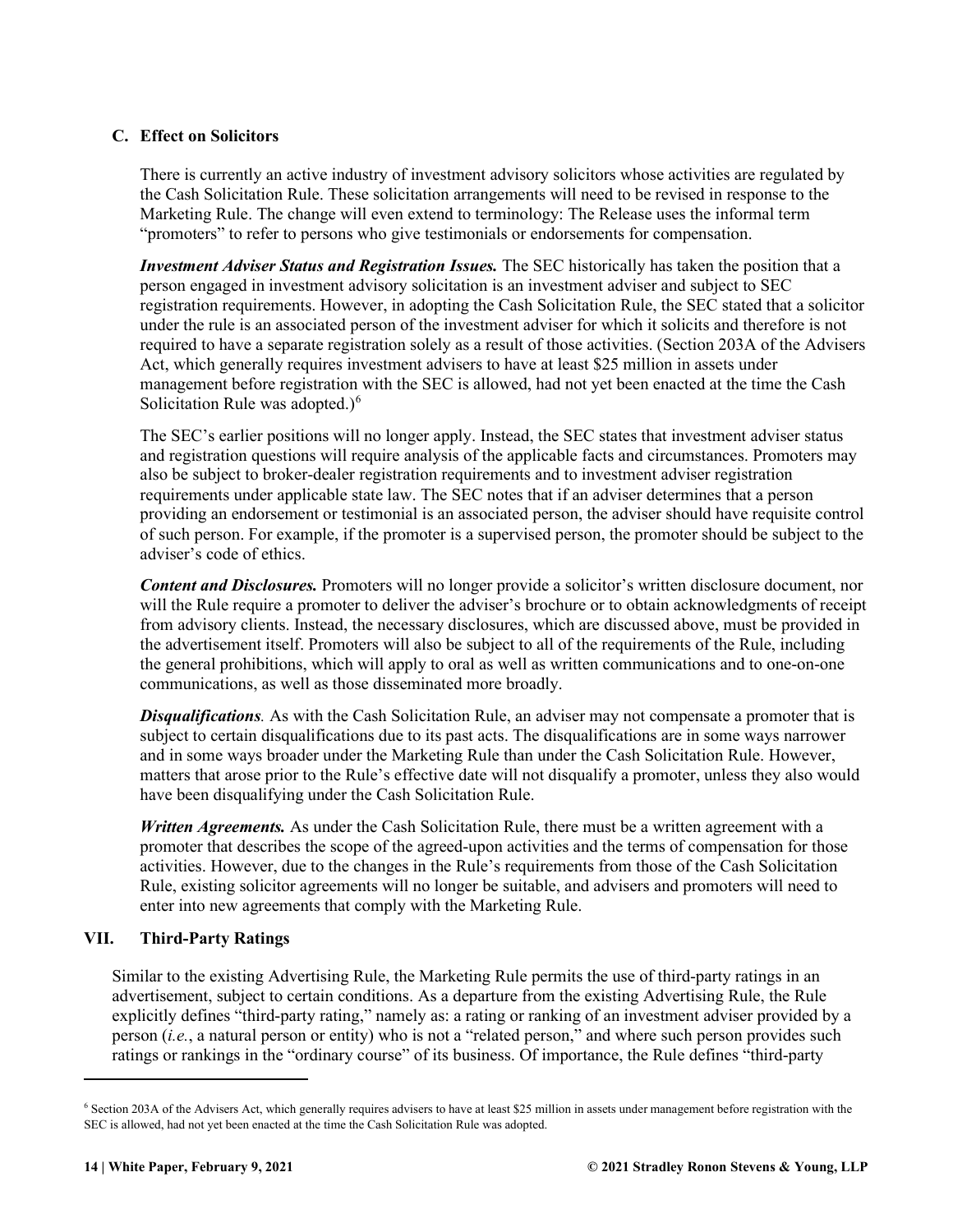rating" to exclude ratings by a "related person", even if such rating was prepared in the ordinary course of business. With regard to the "ordinary course" requirement, the SEC commented that: "We continue to believe that the ordinary course of business requirement would largely correspond to persons with experience to develop and promote ratings based on relevant criteria." As a result, third-party ratings are differentiated from testimonials and endorsements in that the third-party provides such ratings in the "ordinary course" of business.

Similar to prior no-action guidance,<sup>[7](#page-15-1)</sup> an advertisement containing third-party ratings is prohibited, unless it satisfies the following due diligence and disclosure requirements:

- *Due Diligence*. The adviser has a reasonable basis for believing that the questionnaire or survey used to prepare the rating is structured to: (a) make it equally easy for a participant to provide favorable and unfavorable responses and (b) is not designed or prepared to produce any predetermined result. To fulfill this requirement, the SEC suggested that the adviser could, amongst other methods: (a) access the questionnaire or survey that was used in the preparation of the rating; (b) seek representations from the third-party regarding general aspects of how the questionnaire or survey was designed, structured and administered; or (c) assess the third party rating provider's methodology that is made available publicly (if applicable).
- *Disclosure.* The advertisement must "clearly and prominently" disclose (*i.e.*, the C&P standard), or the adviser must reasonably believe the rating clearly and prominently discloses: (a) the date on which the rating was given and the period of time upon which the rating was based; (b) the identity of the third party that created and tabulated the rating; and (c) if applicable, that compensation (either cash or non-cash) has been provided directly or indirectly by the adviser in connection with obtaining or using the thirdparty rating.

With regard to the disclosure requirement for third-party ratings, the SEC indicated that it would not be consistent with the "clear and prominent" standard to use a hyperlink to include the required disclosures. Rather, the C&P standard requires that the required disclosures must: (1) be included within the four corners of the advertisement; and (2) be at least as prominent as the third-party rating. Further, an adviser would be required to provide contextual disclosures of subsequent, less-favorable performance in the rating, if applicable.

In addition to the due diligence and disclosure requirements, an advertisement containing a third-party rating would also be subject to the general prohibitions discussed above, as well as Federal anti-fraud rules. For instance, where an advertisement references a recent rating and discloses the date, but the rating is based upon on an aspect of the adviser's business that has since materially changed, the advertisement would be deemed misleading. Likewise, an advertisement would be misleading if it indicates that the adviser is rated highly without disclosing that the rating is based solely on a criterion, such as assets under management, that may not relate to the quality of the investment advice.

#### <span id="page-15-0"></span>**VIII. Performance Advertising**

Under the Rule, there are seven prohibitions on the use of performance information in adviser advertisements. These are not *per se* prohibitions, but are prohibitions nonetheless, because in each case an adviser cannot show performance information in an advertisement *unless* the adviser abides by certain conditions.

<span id="page-15-1"></span><sup>7</sup> *See* DALBAR, Inc., SEC No-Action Letter (Mar. 24, 1998) ("DALBAR") (wherein third-party ratings, although not defined, were classified as testimonials and could be used in adviser advertisements upon compliance with certain conditions). As further discussed in the "Withdrawal of No-Action Letters" section below, DALBAR may be one of the no-action letters to be withdrawn as a result of the Rule.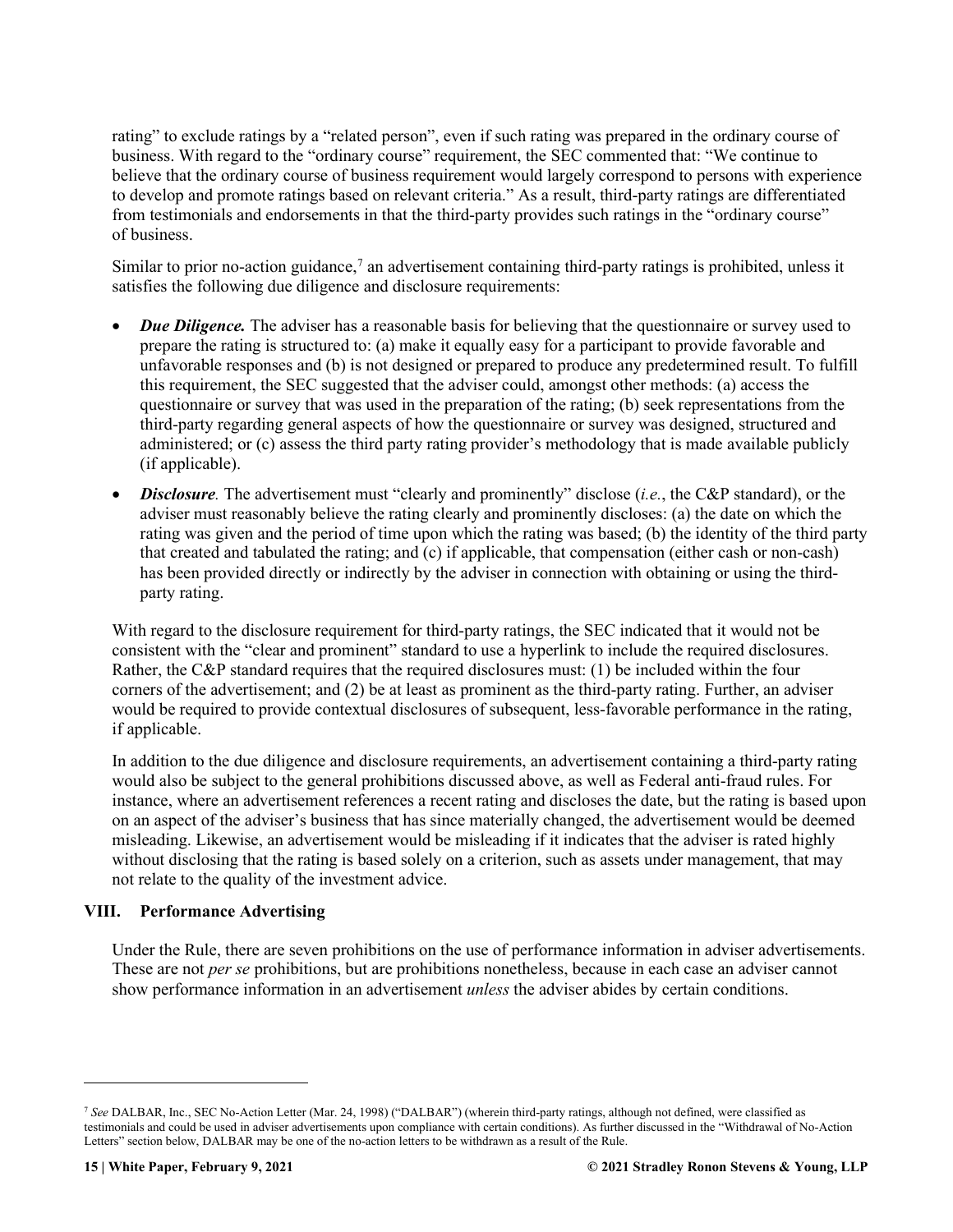The seven performance prohibitions are as follows:

- 1. *Net & Gross Performance.* An adviser is prohibited from showing performance information in an advertisement unless it shows the net performance; conversely, any presentation of gross performance must also include the net performance (even in advertisements with sophisticated investors).
- 2. *1, 5 and 10 Year Performance.* An adviser is prohibited from showing performance information in an advertisement, with the exclusion of the performance of certain private funds, unless it presents the performance results for 1, 5 and 10 year periods (or since inception if the portfolio did not exist for those given period).
- 3. *No SEC Approval.* An adviser is prohibited from showing performance information in an advertisement unless it refrains from including any statement, express or implied, that a calculation or presentation of performance results has been approved or reviewed by the SEC.
- 4. *Related Performance.* An adviser is prohibited from showing related performance information in an advertisement unless it shows all related performance (subject to certain exclusions).
- 5. *Extracted Performance.* An adviser is prohibited from showing extracted performance information (described below) in an advertisement unless it satisfies certain conditions.
- 6. *Predecessor Performance.* An adviser is prohibited from showing predecessor performance (described below) in an advertisement, unless the adviser satisfies certain conditions.
- 7. *Hypothetical Performance.* An adviser is prohibited from showing hypothetical performance (described below) in an advertisement, which term includes model, backtested, target and projected performance unless it satisfies certain conditions.

#### <span id="page-16-0"></span>**A. Gross and Net Performance**

An adviser cannot show performance information in an advertisement unless it shows net performance. Any presentation of gross performance must also include net performance. The requirement to show net performance in all advertisements was a departure from the Advertising Rule, which did not require the inclusion of net performance in all cases (particularly with regard to one-on-one communications with institutional investors). This requirement was also a departure from the rule proposal, which only required the inclusion of net performance in retail advertisements and required an adviser to provide a schedule of fees and expenses. The remainder of this section further delves into the requirements for using net and gross performance.

#### **1. Net Performance**

*Definition.* "Net performance" means the performance results of a "portfolio" (or portions of a portfolio included in extracted performance, if applicable) after the deduction of all fees and expenses that a client or investor has paid or would have paid in connection with the adviser's investment advisory services to the relevant portfolio. "Portfolio" means a group of investments managed by the adviser, such as an account or private fund, and includes, but is not limited to, a portfolio for the account of the adviser or its "advisory affiliate."

*Calculation.* The Rule includes a non-exhaustive list of the types of fees and expenses to be considered in preparing net performance. For instance, net performance includes, amongst other expenses, if applicable: advisory fees, advisory fees paid to underlying investment vehicles, and payments by the adviser for which the client or investor reimburses the adviser. The SEC clarified that advisory fees include performance-based fees and performance allocations that a client has paid or would have paid in connection with the adviser's investment advisory services to the relevant portfolio. In calculating net performance, the adviser would not have to deduct an advisory fee charged for unique services not applicable to the intended audience, administrative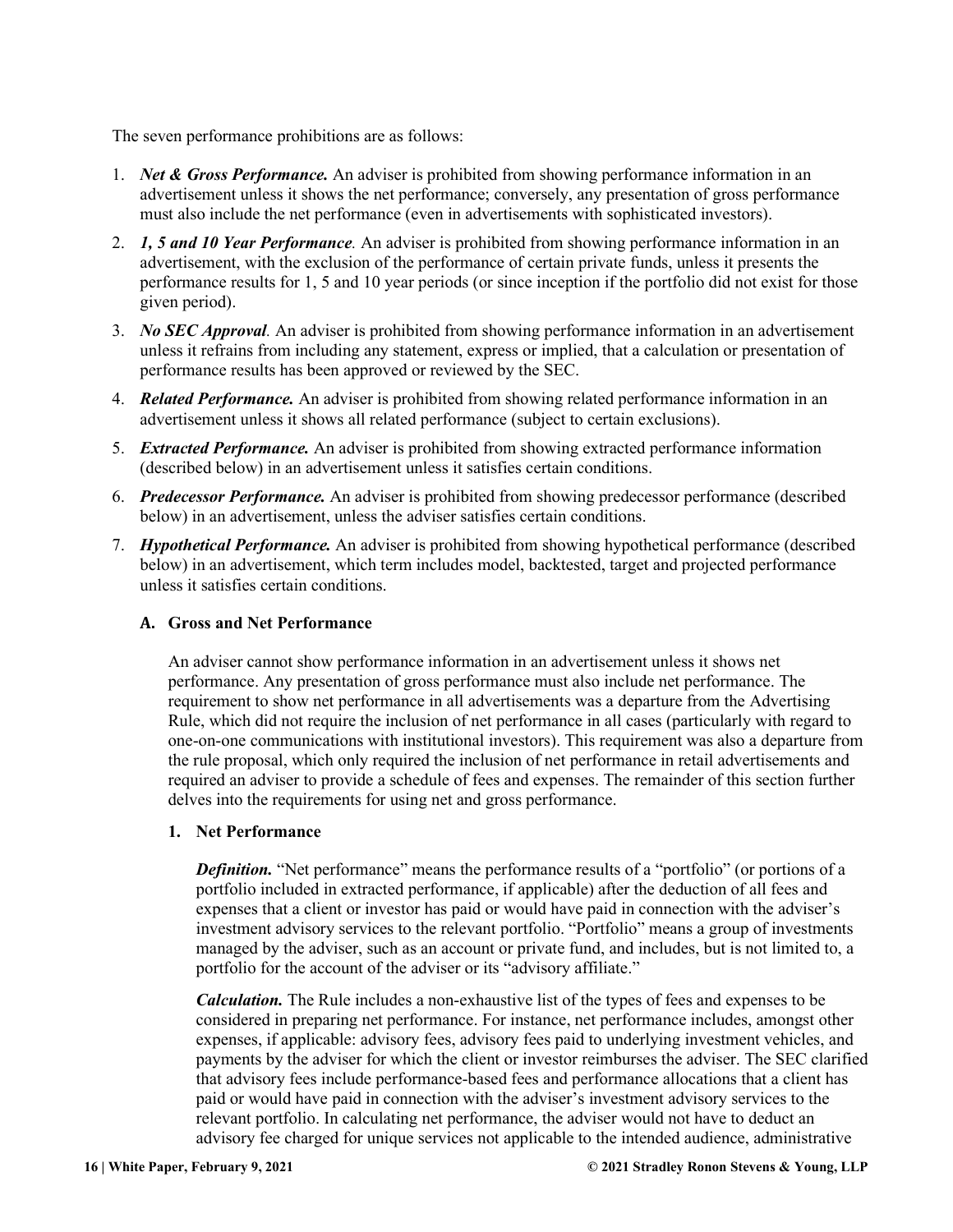fees the adviser agrees to pay (*e.g.*, in negotiations with a private fund investor) or capital gains taxes paid outside of a portfolio. Consistent with prior no-action guidance, custodial fees paid to a custodian for safekeeping funds and securities may be excluded from net fees. However, to the extent a client pays the adviser, rather than a third-party, for custodial services, the adviser must deduct the custodial fee in calculating net performance.<sup>[8](#page-17-0)</sup> The Rule also requires the deduction of private fund fees and expenses that the investor has paid or would have paid in connection with the adviser's advisory services to the relevant fund. For hypothetical performance, net performance must reflect the fees and expenses that "would have" been paid if the hypothetical performance results had been achieved by an actual portfolio.

*Model Fees.* Net performance may reflect the deduction of a model fee in two instances. First, net performance may deduct a model fee when doing so would result in performance figures that are no higher than if the actual fee had been deducted. For instance, in a private fund with multiple series or classes where each series or class has different fees, an adviser may display the performance of the highest fee class. Second, in the alternative, the Rule also will allow net performance to reflect the deduction of a model fee that is equal to the highest fee charged to the intended audience to whom the advertisement is disseminated. The SEC believes this method may be useful for advisers who manage a particular strategy for different types of investors. For example, where an adviser managing several accounts, each using the same investment strategy, the adviser could present in an advertisement the net performance by deducting a model fee equal to the highest fee charged to retail investors (assuming the intended audience is retail investors).

In light of comments that it received, the SEC clarified that if an adviser charged a higher fee for unique services that it does not intend to provide in the future to the intended audience, the portfolio may be outside of the scope of the adviser's performance calculation. For example, it may not meet the criteria for a "related portfolio" and, in that case, should not be included in the calculation of related performance. Finally, acknowledging concerns relating to fee waivers and reduced rates, the SEC noted that, to satisfy the Rule's general prohibitions, an adviser generally should apply a model fee that reflects either the highest fee that was charged historically or the highest potential fee that it will charge the intended audience. Of further import, it is impermissible for an adviser to present net performance that reflects a model fee that is not available to the intended audience.

#### **2. Gross Performance**

As mentioned above, the Rule prohibits any presentation of gross performance in an advertisement, unless the advertisement also presents net performance (a) with at least equal prominence to, and in a format designed to facilitate comparison with, gross performance; and (b) calculated over same period, and using the same type of return and methodology as the gross performance.

*Definition.* "Gross performance" means the performance results of a portfolio (as defined above under net performance) (or portions of a portfolio that are included in extracted performance, if applicable) before the deduction of all fees and expenses that a client has paid or would have paid in connection with the adviser's investment advisory services to the relevant portfolio. Thus, if an adviser calculates a portfolio's performance by deducting certain fees and expenses (*e.g.*, transaction fees or advisory fees paid on an underlying investment vehicle), but not other fees and expenses, the performance would be gross performance.

<span id="page-17-0"></span><sup>&</sup>lt;sup>8</sup> This will be the case, for example, when an adviser provides custodial services with respect to funds or securities for which the performance is presented and charges a separate fee for those services, or when custodial fees are included in a single fee paid to the adviser, such as if they are included in wrap fee programs. This would also be the case when a client or investor reimburses the investment adviser for third-party custodian fees.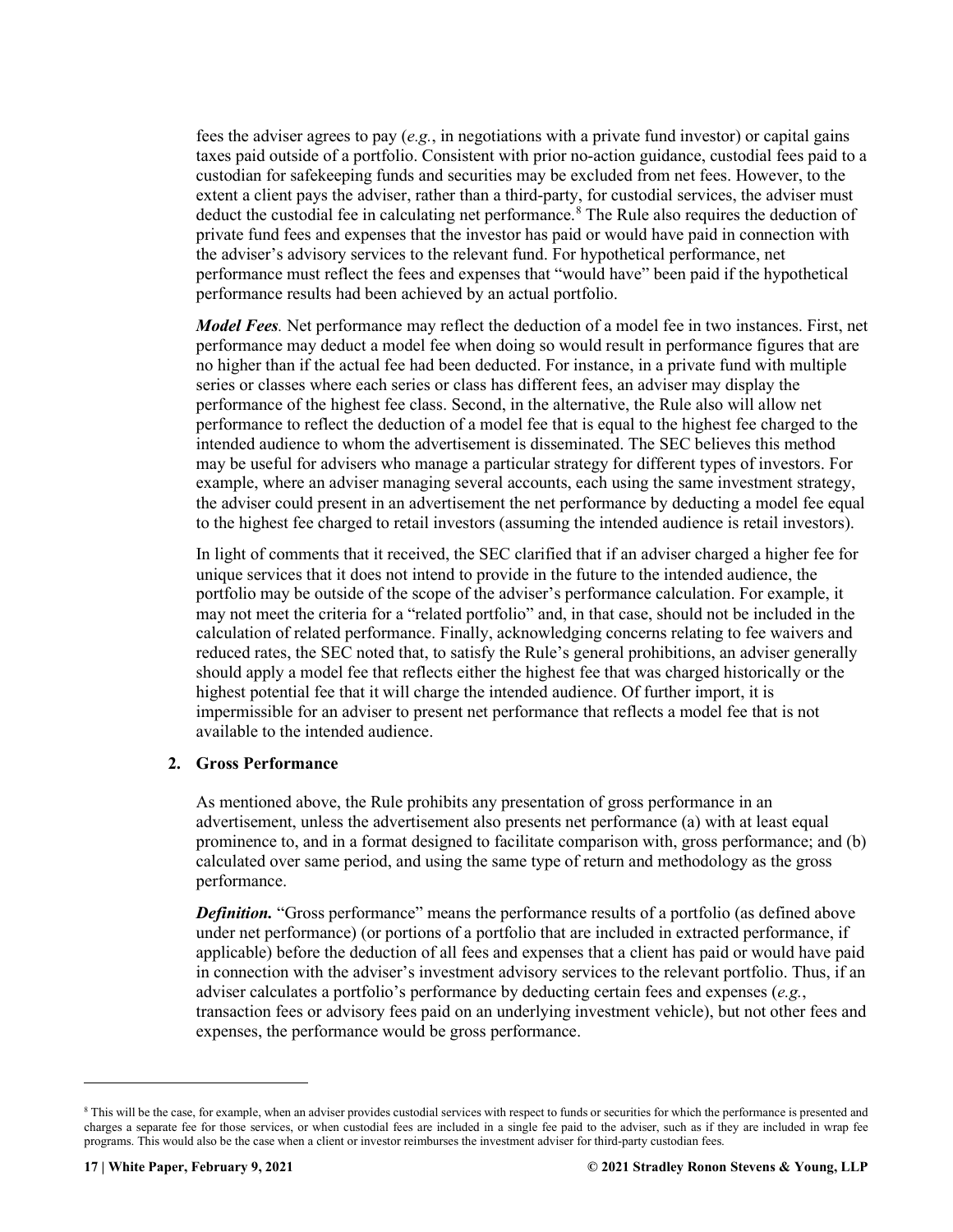*Calculation***.** No particular calculation of gross performance is mandated (*e.g.*, money-weighted returns versus time-weighted returns), subject to the Rule's general prohibitions and requirements.

*Anti-Fraud Considerations***.** It would be misleading to present gross performance without providing appropriate disclosure about the gross performance, taking into account the particular facts and circumstances of the advertised performance. In this regard, advisers should describe the type of performance return presented in the advertisement. As an example, an advertisement may or may not present the performance of a portfolio using a return that accounts for the cash flows into and out of the portfolio. In either case, an adviser generally should disclose what elements are included in the return presented so that the audience can understand, for example, how it reflects cash flow and other relevant factors. Similarly, if an adviser's presentation of gross performance does not reflect the deduction of transaction fees and expenses, an adviser should disclose that fact to avoid being misleading (assuming it would not be clear to the client from the context of the advertisement).

*One-On-One Communications.* As discussed above in connection with the definition of an "advertisement," a communication containing gross performance may fall outside the definition of "advertisement" if the communication: (1) is only intended for one final recipient (*i.e.*, a oneon-one communication); and (2) does not include hypothetical performance. This is in stark contrast to the SEC's prior position of allowing the use of gross performance only, in one-on-one presentations to certain institutional clients and consultants, regardless of whether the advertisement included hypothetical performance. Note further that a one-on-one presentation must, in fact, only be intended for the single intended recipient (inclusive of their firm/family), and not be intended for repurposing and dissemination to other additional recipients.

*Private Funds.* For private funds, even if the communication contains hypothetical performance, the communication would not be an advertisement if it is part of a one-on-one communication to a private fund investor. The reasoning for this carve-out is that private fund investors are presumably more sophisticated and have the resources and analytical ability to review the hypothetical performance. Private fund advisers will still be required to develop the required hypothetical performance policies and procedures (as further described below), however, to determine the intended audience and otherwise comply with requirements for using hypothetical performance.

#### <span id="page-18-0"></span>**B. 1, 5 and 10 Year Performance**

Under the Rule, an adviser cannot show performance information in an advertisement, with the exclusion of performance of certain private funds (namely only  $3(c)(1)$  and  $3(c)(7)$  funds),<sup>[9](#page-18-1)</sup> unless it presents the performance results of the portfolio (or any composite aggregation of related portfolios) for 1, 5 and 10 year periods (or since inception if the portfolio did not exist for given period). This framework is similar to that already used by most mutual funds and exchange traded funds, and thus will provide for easier comparisons.

Note that each period's performance must be presented with equal prominence and end on a date no less recent than the most recent calendar year-end.

<span id="page-18-1"></span><sup>&</sup>lt;sup>9</sup> Although the SEC is not mandating presentation of performance for any specific time periods for private funds, the SEC clarified that presentations of private fund performance are still subject to the general antifraud provisions of the Federal securities laws and the general prohibitions in the Rule, including the prohibition of including or excluding performance results, or presenting performance time periods, in a manner that is not fair and balanced.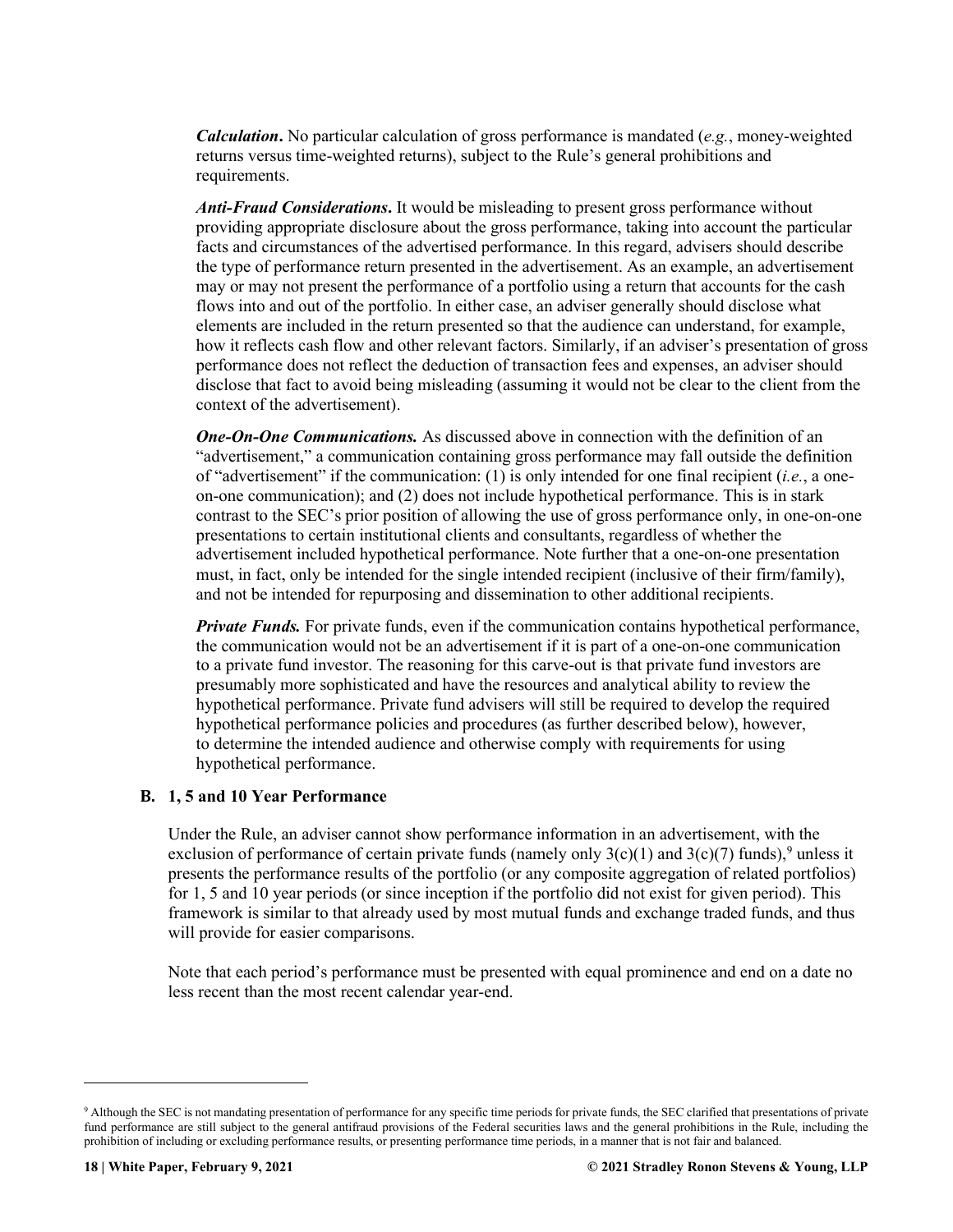The SEC cautioned that an adviser may be required, in certain instances, to present performance results as of a more recent date than the most recent calendar year-end to comply with the Rule's general prohibitions. For example, it could be misleading for an adviser to present performance returns as of the most recent calendar year-end if more timely quarter-end performance is available and events have occurred since that time that would have a significant negative effect on the adviser's performance. If more recent quarter-end performance data is not available, the adviser should include appropriate disclosure about the performance presented in the advertisement.

Finally, although an adviser may also advertise performance results for periods other than 1, 5 and 10 years (such as when seeking compliance with GIPS), the advertisement must still present results for the required 1, 5 and 10 year periods. For instance, an adviser that complies with the GIPS standards may present annual returns for the past 10 years (or since inception if the track record exists for less than 10 years) as of the most recent calendar year end, in addition to performance results for the Rule's required periods. In addition, an adviser may present performance results for 3-year periods, which is a requirement for advisers that claim compliance with the GIPS standards.

#### <span id="page-19-0"></span>**C. No SEC Approval**

To comply with the Rule, an adviser cannot show performance information in an advertisement, unless it refrains from including any statement, express or implied, that a calculation or presentation of performance results has been approved or reviewed by the SEC. Further, the Rule's general prohibitions have the effect of prohibiting an adviser from stating or implying that any part of an advertisement, and the advertisement as a whole, has been approved or reviewed by the SEC. For example, while potentially true, a statement that "performance results are prepared in compliance with the Commission's requirements on performance presentations in advertisements" may mislead an investor into thinking that the SEC has approved the results portrayed or the adviser.

#### <span id="page-19-1"></span>**D. Related Performance**

The Rule conditions the use of "related performance" in an adviser advertisement upon the inclusion of all "related portfolios," unless the exclusion of a related portfolio would not: (1) result in performance results being "materially" higher than if all related portfolios had been included;<sup>[10](#page-19-2)</sup> and (2) alter the presentation of performance over the prescribed time periods (*i.e.*, the 1, 5, 10 and inception periods).

*Definitions.* "Related performance" means the performance results of one or more "related portfolios," either on a portfolio-by-portfolio basis or as a composite aggregation of all portfolios falling within the stated criteria. "Related portfolios" means portfolios that have substantially similar investment policies, objectives and strategies as those of the services being offered or promoted in the advertisement. Whether a portfolio is a "related portfolio" under the Rule requires a facts and circumstances analysis. Importantly, note that a "portfolio," as defined above under the Net Performance section, includes the portfolios of "advisory affiliates."

*Substantially Similar.* The SEC cautioned that an adviser could determine that a portfolio with material client constraints or other material differences may not have "substantially similar" investment policies, objectives and strategies, and thus should not be included as a "related portfolio."

<span id="page-19-2"></span><sup>&</sup>lt;sup>10</sup> With regard to this first prong, the SEC did not prescribe a specific numerical or percentage threshold for materiality or immateriality. Instead, the SEC asked advisers to consider whether, based on the facts and circumstances, the results of excluding the related portfolio would be material to a reasonable client; if so, the portfolio should not be excluded. For instance, advisers may include performance returns of a single portfolio (without also providing the performance of other related portfolios) if the performance is not materially higher than if all related portfolios had been included, and the performance does not violate the Rule's general prohibitions.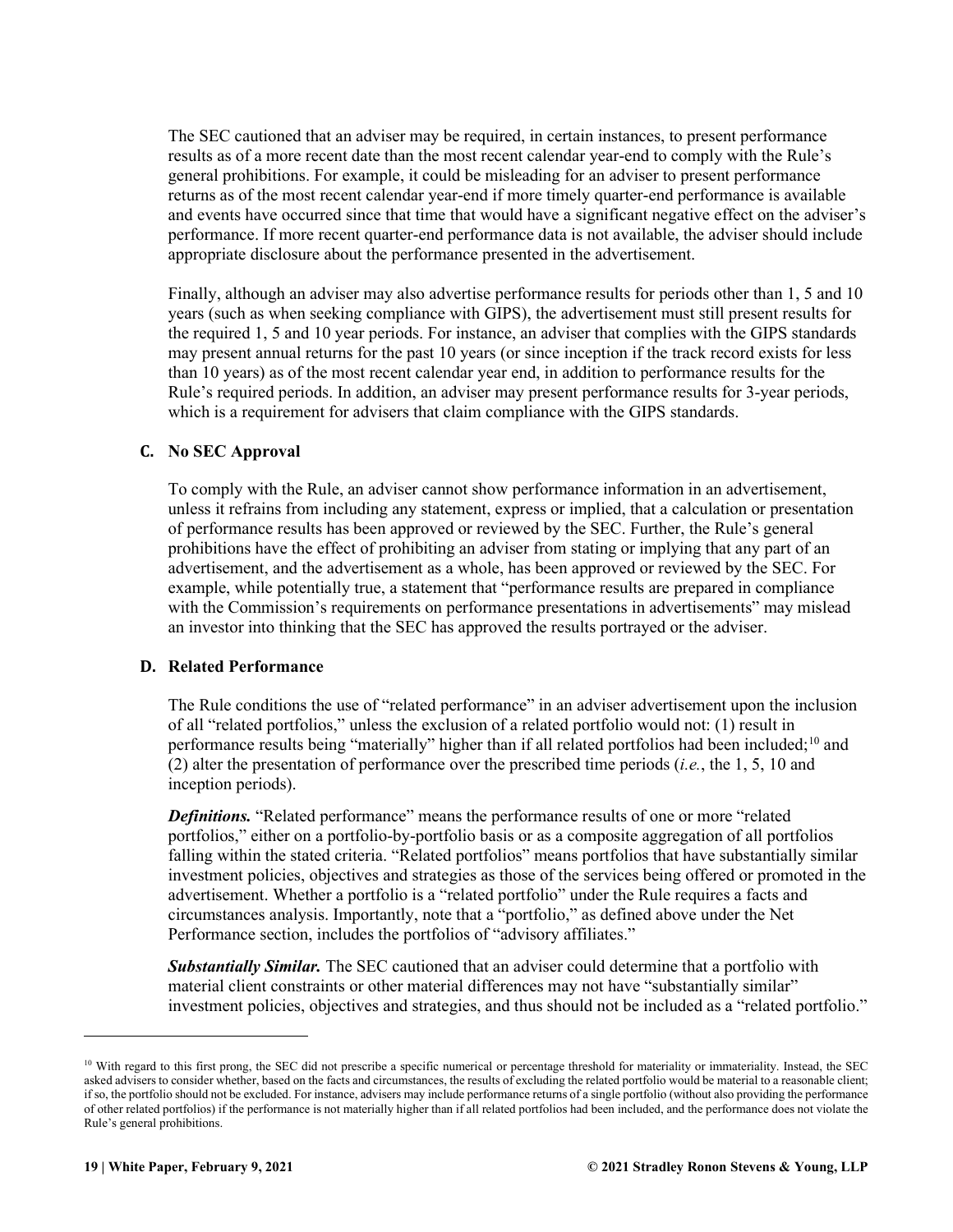As an example, if the relevant financial markets or investment advisory personnel have changed over time such that the investment policies, objectives and strategies of an adviser's earlier private funds no longer are substantially similar to those of the fund being marketed, the adviser would not be required to include the earlier private funds in its related performance. However, accordingly to the SEC, whether a side pocket should be considered part of a portfolio or a separate portfolio and/or a related portfolio subject to the Rule's conditions for presenting related performance will be subject to the Rule's conditions for the presentation of performance and general prohibitions. On the other hand, different fees and expenses alone would not allow an adviser to exclude a portfolio that has a substantially similar investment policy, objective and strategy as those of the services offered.

*GIPS Considerations.* An adviser may use the same criteria to construct any composites to meet the GIPS standards to satisfy the "substantially similar" requirement of the Rule's definition of "related portfolio." However, the Rule clarifies that an adviser may only have one composite aggregation for each stated set of criteria. The Rule does not prescribe specific criteria to define the relevant portfolios, but requires that once the criteria are established, all related portfolios meeting the criteria should be included in the composite. Note further that the Rule does not include a definition for "composite" since it is the SEC's understanding that many advisers already have criteria governing their creation and presentation of composites. An adviser is permitted to exclude related portfolios, subject to the conditions of the Rule, or present performance without the exclusion of any related portfolios to comply with both GIPS standards and the Final rule.

*Anti-Fraud Considerations.* When highlighting certain portfolios, advisers must keep in mind the prohibition on omitting material facts necessary to make the presentation, in light of the circumstances, not misleading. For instance, an advertisement presenting related performance on a portfolio-by-portfolio basis could be potentially misleading if it does not disclose the size of the portfolios and the basis on which the adviser selected the portfolios. Similarly, an advertisement presenting related performance in a composite would be false or misleading where the composite is represented as including all portfolios in the strategy being advertised but excludes some portfolios falling within the stated criteria or is otherwise manipulated by the adviser. Further, omitting the criteria the adviser used in defining the related portfolios and crafting the composite could likewise result in an advertisement presenting related performance to be misleading.<sup>[11](#page-20-1)</sup>

#### <span id="page-20-0"></span>**E. Extracted Performance**

Extracted performance is not permitted in an advertisement unless the advertisement provides, or offers to provide promptly, the performance results of the total portfolio from which the performance was extracted. If gross performance of the applicable subset is presented, net performance of the applicable sub-set would also be required (as per the net and gross requirement discussed above).

*Definition.* "Extracted performance," which is also often referred to as carveout performance, is the performance results of a subset of investments extracted from a portfolio. This definition enables advisers to a multi-strategy portfolio, for instance, to extract performance from investments of one of the various strategies in the portfolio for purposes of advertising a new portfolio that will be implement that particular strategy (*e.g.*, a fixed-income strategy). Performance extracted from a composite from multiple portfolios, however, would not qualify as extracted performance since it is not a subset of investments extracted from a single portfolio. In this regard, the Rule does not prohibit an adviser from presenting a composite of extracts in an advertisement, such as composite performance that complies with the GIPS standards; however, this performance information is subject

<span id="page-20-1"></span><sup>&</sup>lt;sup>11</sup> Note that the Financial Industry Regulatory Authority ("FINRA") does not currently allow member brokers to include related performance in advertisements to their retail investors.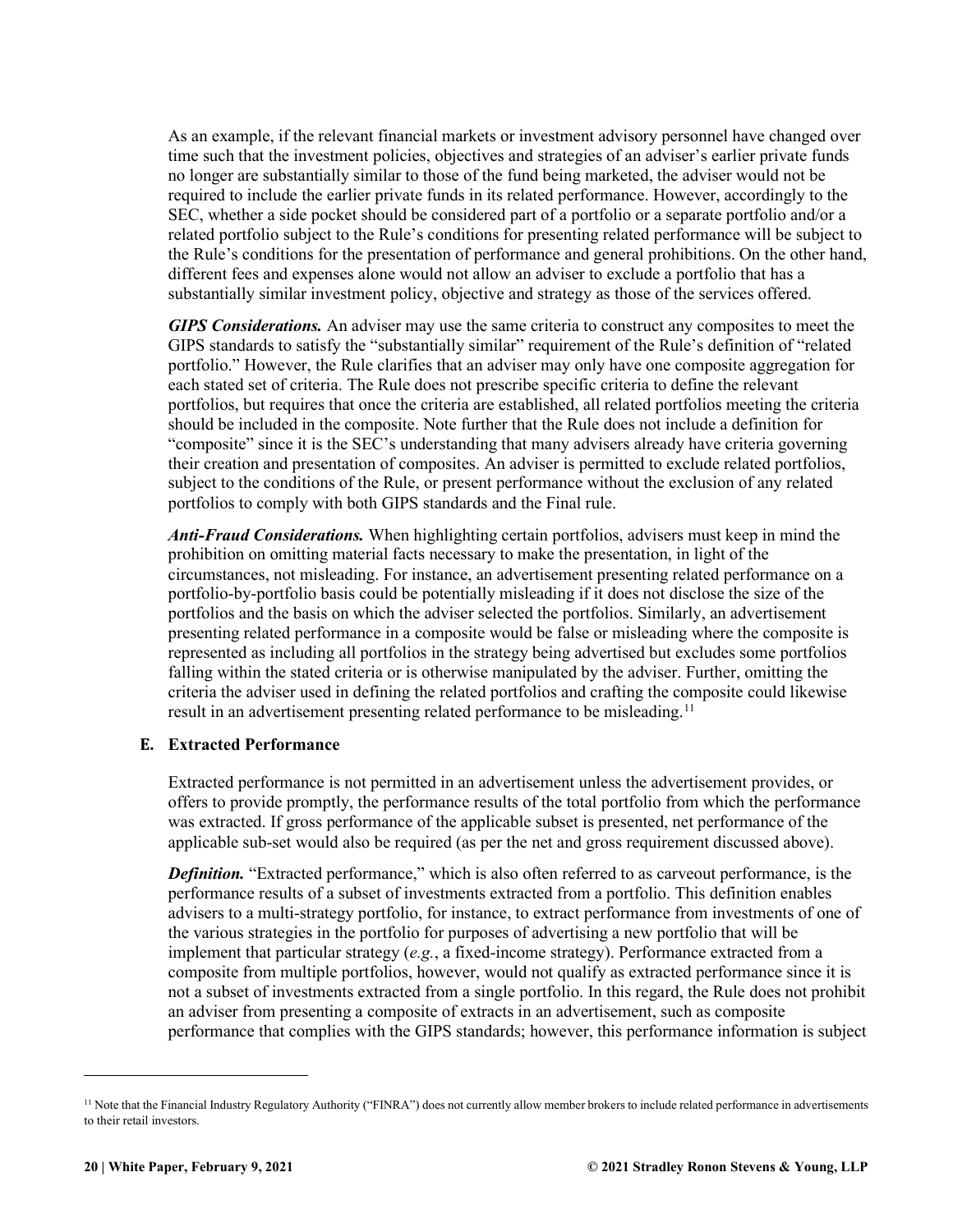to the additional protections that apply to advertisements containing hypothetical performance, as discussed below.

*Anti-Fraud Considerations.* Anti-fraud principles will still apply to any presentation of extracted performance. For example, it would be misleading for an adviser to present extracted performance without disclosing that it represents a subset of a portfolio's investments (*i.e.*, an omission of a material fact). Similarly, it would be misleading to include or exclude performance results, or present performance time periods, in a manner that is not fair and balanced (*i.e.*, the F&B standard), and able to be substantiated in accordance with the general prohibitions. In addition, an extract would likely be false or misleading where it excludes investments that fall within the represented selection criteria. Likewise, while the Rule does not require an adviser to provide detailed information regarding the selection criteria and assumptions underlying extracted performance, based on the facts and circumstances, the absence of such disclosures may result in performance information that is misleading or otherwise violates one of the general prohibitions.

*Cash Allocations.* With regard to cash allocations, the SEC generally chose to provide advisers with flexibility regarding the treatment for cash allocations with respect to extracted performance, since the appropriateness of allocating cash will be based on the facts and circumstances. However, advisers must consider the impact of a cash allocation or extracted performance, and disclose whether the results reflect such an allocation and the effect on the displayed results. Further, it would be misleading to present extracted performance without allocating cash when the allocation of cash was part of the portfolio management for the subset of investments extracted from a portfolio, and such allocation would have materially reduced the extracted performance returns.

#### <span id="page-21-0"></span>**F. Predecessor Performance**

Similar to prior no-action guidance on this topic, an adviser cannot show predecessor performance in an advertisement, unless the adviser satisfies certain conditions.<sup>[12](#page-21-1)</sup> "Predecessor performance" means the performance achieved by a group of investments that was not advised at all times during the period shown by the advertising adviser. This typically arises when there is a merger of advisers or personnel are joining the adviser from a different firm.

Under the Rule, predecessor performance is prohibited, unless: (1) the personnel "primarily responsible" for achieving the prior performance manage the accounts at the advertising adviser; (2) the accounts managed at the predecessor adviser are "sufficiently similar" to accounts managed at the advertising adviser that performance results would provide relevant information to investors; (3) all prior accounts managed in a "substantially similar manner" are included in the advertisement, unless exclusion of an account would not result in materially higher performance or alter any prescribed time periods (*i.e.*, the 1, 5 and 10 year periods); and (4) the advertisement "clearly and prominently" includes all relevant disclosures, including that the performance is from another entity. Each of these four factors is further detailed below.

*Primarily Responsible.* A person or group of persons is "primarily responsible" for achieving prior performance results if the person or group made the investment decisions. Where more than one person was involved in making the investment decisions, advisers should consider the authority and influence that each person has in making investment decisions, substantive responsibilities and whether a substantial identity of the group responsible for achieving the prior performance have moved over to the advertising adviser. This principles-based approach is intended to address scenarios where a committee makes the investment decisions and where a single person is responsible

<span id="page-21-1"></span><sup>&</sup>lt;sup>12</sup> See, e.g., South State Bank, SEC Staff No-Action Letter (May 8, 2018); Horizon Asset Management, LLC, SEC Staff No-Action Letter (Sept. 13, 1996); Great Lakes Advisers, Inc., SEC Staff No-Action Letter (Apr. 3, 1992); Fiduciary Management Associates, Inc., SEC Staff No-Action Letter (Feb. 2, 1984).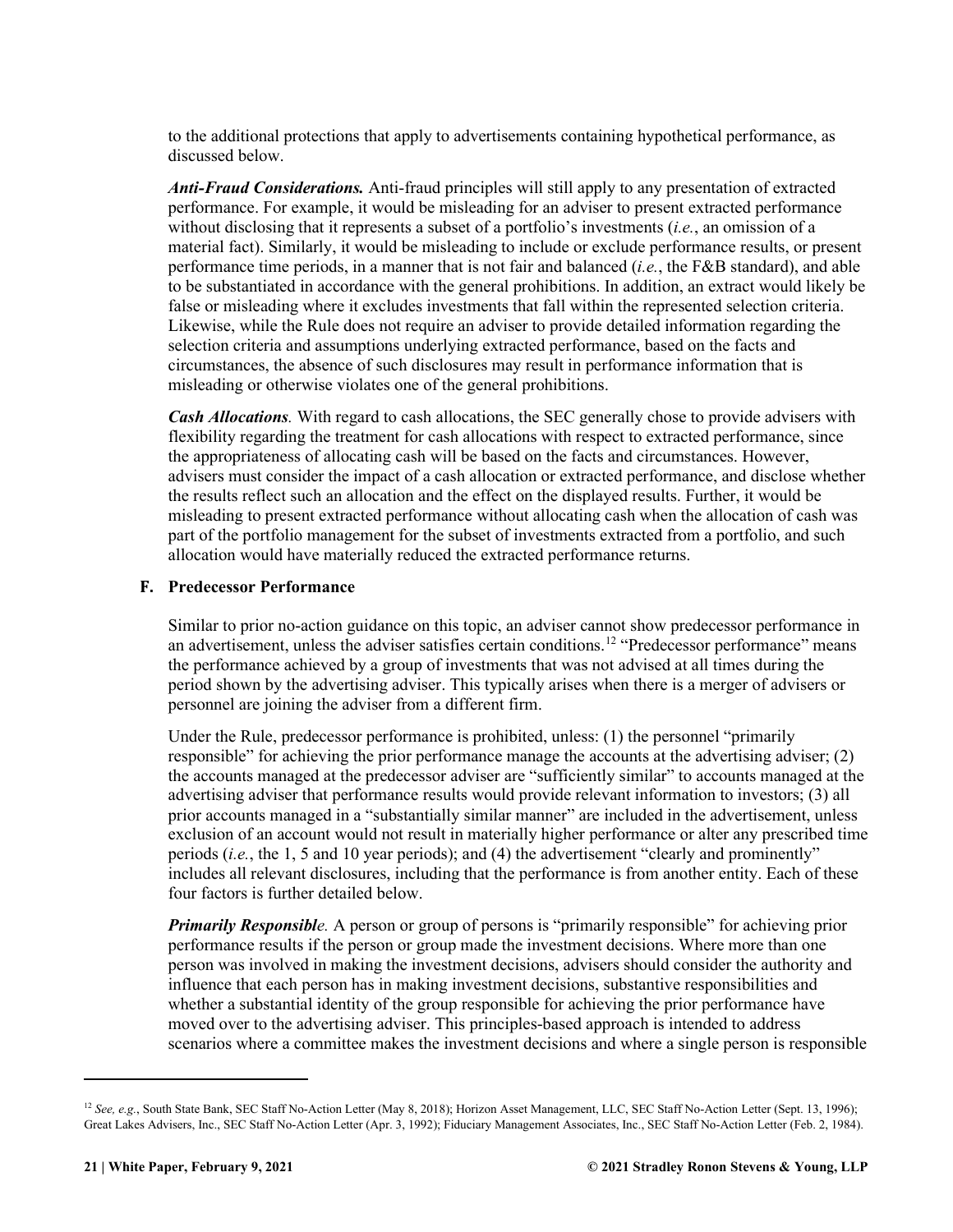for investment decisions. Where a committee managed the group of investments at the predecessor firm, a committee comprising a substantial identity of the membership must manage the portfolios at the advertising adviser.

*Sufficiently Similar Accounts.* An advertising adviser may not present predecessor performance in an advertisement unless the accounts managed at the predecessor and advertising advisers are "sufficiently similar" in order to ensure the investor receives relevant information. The SEC believes that the term "sufficiently similar" provides advisers with appropriate flexibility in displaying predecessor performance and would not result in investor confusion.

*Substantially Similar Manner.* An adviser using predecessor performance in an advertisement will be required to display all accounts that were managed in a "substantially similar manner" at the predecessor adviser, unless excluding any account would not result in materially higher performance and the exclusion of any account does not alter the presentation of any applicable time periods required by the Rule (*i.e.*, the 1, 5 and 10 year periods). Accounts managed in a "substantially similar manner" are those with substantially similar investment policies, objectives and strategies. Advisers can therefore use the same approach for determining the scope of the accounts that are managed in a substantially similar manner as they use to determine which accounts are "related portfolios" for purposes of displaying related performance. However, an adviser that chooses to display predecessor performance information in an advertisement must abide by the related performance requirements of the Rule as well.

*General Prohibitions.* In addition to the above-listed requirements, advisers should consider the extent to which other provisions of the advertising rule, such as the general prohibitions (including those pertaining to the "fair and balanced" (*i.e.*, the F&B standard) presentation of information), apply to any display of predecessor performance.

*Relevant Disclosures.* To use predecessor performance, an adviser must "clearly and prominently" (*i.e.*, the C&P standard): (1) include all relevant disclosures within the four corners of the advertisement and (2) indicate that the performance was from accounts managed at another entity. Additional disclosures may also be required, depending on the facts and circumstances, and to comply with the other provisions of the Rule, such as the general prohibitions.

*Books and Records.* Similar to all performance results, the advertising adviser must: (1) have access to the books and records supporting the underlying performance results, and (2) be able to provide such records to the SEC upon demand. This requirement could present issues, for instance, if the data that forms the basis of the performance was not brought over to the new firm.

*Withdrawal of No-Action Letters.* In light of the Rule's incorporation of portability considerations, the SEC will withdraw various related performance no-action letters, while retaining other letters addressing other activities (*e.g.*, letters relating an adviser's use of performance generated by predecessor accounts (such as separate accounts or private funds) in registered investment company advertisements and filings and the establishment of pools in order to generate performance track records).

#### <span id="page-22-0"></span>**G. Hypothetical Performance**

#### **1. In General**

Under the Marketing Rule, an adviser is prohibited from showing "hypothetical performance" in an advertisement, unless the adviser meets several conditions. Hypothetical performance is defined as performance results that were not actually achieved by any portfolio of the adviser and includes model, backtested, target and projected performance. Inclusion of hypothetical performance in an advertisement is prohibited unless the adviser: (1) adopts and implements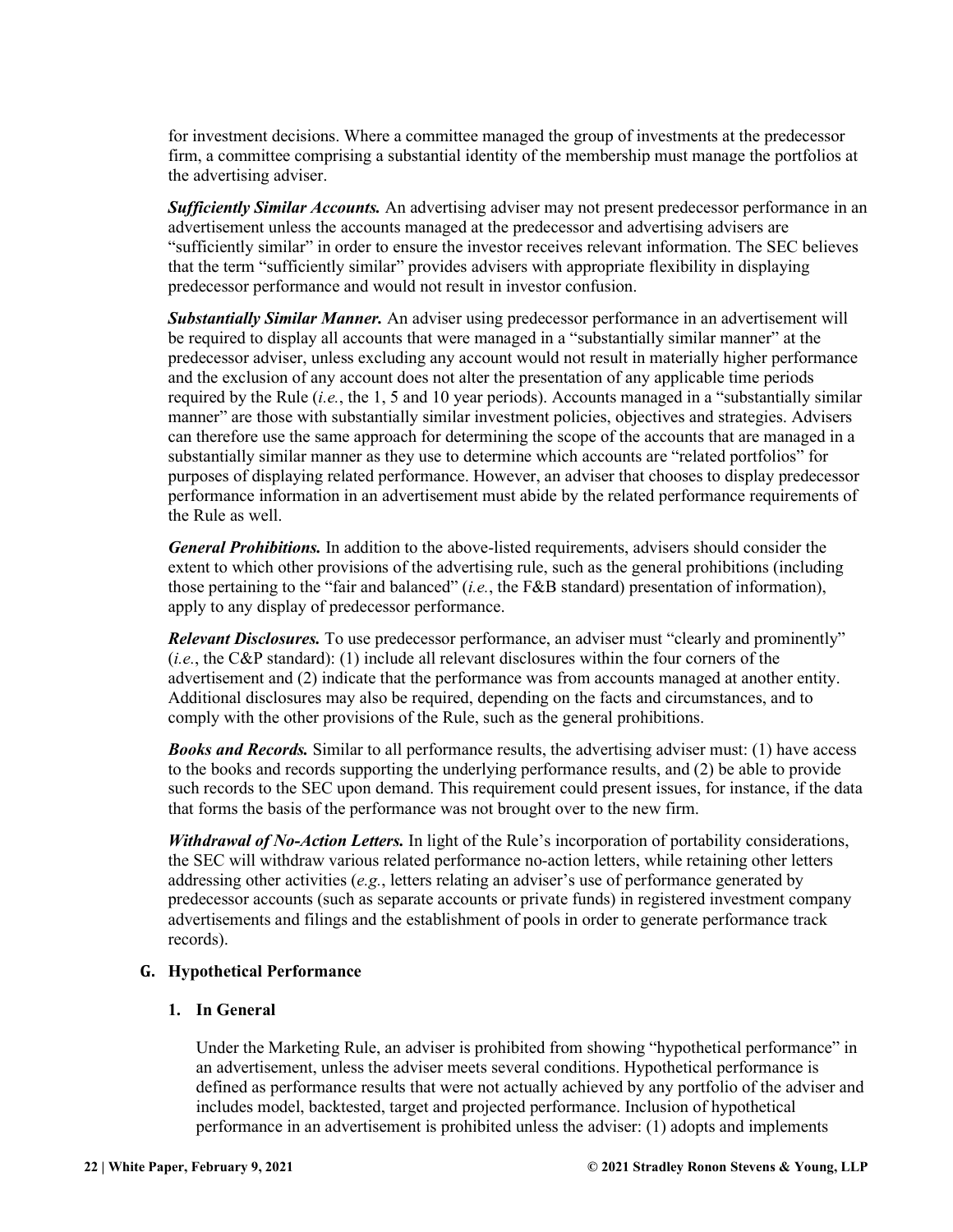policies and procedures reasonably designed to ensure that the hypothetical performance is relevant to the likely financial situation and investment objectives of the intended audience of the advertisement; (2) provides sufficient information to enable the intended audience to understand the criteria used and assumptions made in calculating such hypothetical performance; and (3) provides (or offers to provide promptly, if the intended audience is a private fund investor) sufficient information to enable the intended audience to understand the risks and limitations of using such hypothetical performance in making investment decisions. When using hypothetical performance, the adviser need not comply with the conditions on performance related to time periods, related performance or extracted performance, but it must still comply with the net and gross performance requirements.

Importantly, under the Rule, advertisements including hypothetical performance can only be distributed to investors who have access to the resources to independently analyze this information and who have the financial expertise to understand the risks and limitations of these types of presentations. The Release suggests that this condition is the result of academic research that suggests the lack of financial literacy of certain investors leaves them susceptible to false or misleading statements in advertisements.

Further, if an adviser is seeding a portfolio, the adviser must invest an amount of seed capital that is sufficient to demonstrate that the adviser is not attempting to do indirectly what it is prohibited from doing directly, or otherwise be able to demonstrate that the strategy is reasonably intended to be offered to investors. In other words, an adviser cannot create various different "actual" track records, but minimally fund such accounts in a way that would make the records more akin to hypothetical performance.

The relevant definitions and conditions relating to hypothetical performance are further detailed below.

#### **2. Definition & Types of Hypothetical Performance**

As mentioned above, "hypothetical performance" is defined as performance results that were not actually achieved by any portfolio of the adviser, including, but not limited to: (1) model performance; (2) backtested performance; and (3) targeted or projected performance returns. As further discussed herein, not included in the definition are certain interactive analysis tools (as discussed below) and predecessor performance (as discussed above). The three highlighted types of hypothetical performance are further described below.

#### **a. Model Performance**

While "model portfolios" are listed as a type of hypothetical performance, the SEC chose not to define the term. In this regard, model performance includes, but is not limited to, performance generated by the following types of models: (1) those described in the *Clover* no-action letter where the adviser applies the same investment strategy to actual investor accounts, but where the adviser makes slight adjustments to the model (*e.g.*, allocation and weighting) to accommodate different investor investment objectives; (2) computer generated models; and (3) those the adviser creates or purchases from model providers that are not used for actual investors.

With regard to model providers, the SEC stated that: "[e]ven if model providers had access to such actual performance data, we believe they would still be subject to the hypothetical performance provisions because the performance generated would be the performance of a portfolio managed by the end-user adviser, not the model provider." In this regard, the SEC stated that: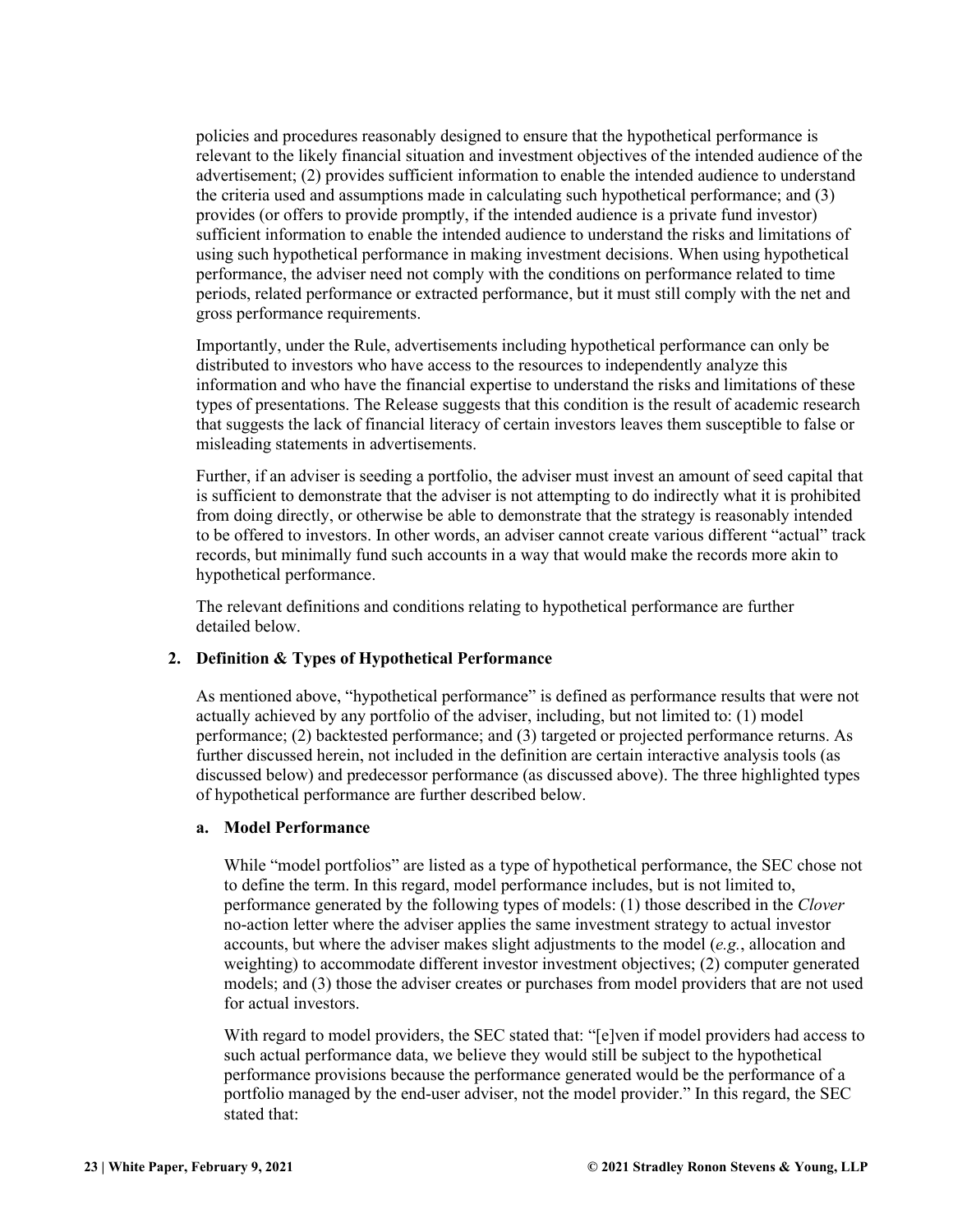"model providers would not have difficulty satisfying the three hypothetical performance provisions. For example, we anticipate the intended audience for model provider advertisements often will be end-user advisers or wrap fee program sponsors. Model providers therefore could adopt simple policies and procedures because the model provider reasonably believes that the intended audience is sophisticated and should have the analytical resources and tools necessary to interpret this type of hypothetical performance. The model provider could similarly satisfy the rule's disclosure requirements for hypothetical performance based on the end-user's profile since the model providers would know that the end-user adviser is a well-informed investor with analytical tools at his/her disposal."

#### **b. Backtested Performance**

Backtested performance is performance that is backtested by the application of a strategy to data from prior time periods when the strategy was not actually used during those periods. Backtested performance can be on both market and non-market data (*e.g.*, data from other portfolios managed by the adviser). Because it allows an adviser to select performance that could have been achieved in hindsight, the SEC noted that it is "more likely to be misleading to the extent that the intended audience does not have the resources and financial expertise to assess the hypothetical performance presentation." In the spirit of its principles-based approach, the SEC's declined to prescribe the exact disclosure language that should accompany displays of backtested performance in advertisements. [13](#page-24-0)

#### **c. Targets & Projections**

Although the SEC chose not to specifically define either "targets" or "projections," the SEC noted that it would "generally would consider a target or projection to be any type of performance that an advertisement presents as results that could be achieved, are likely to be achieved, or may be achieved in the future by the investment adviser with respect to an investor." Targeted returns are generally thought to be aspirational and may be used as a benchmark or to describe an investment strategy or objective to measure the success of the strategy. Projected returns, on the other hand, typically use historical data and assumptions to predict a likely return, and are commonly established through mathematical modeling. Thus, targeted returns may not involve all (or any) of the assumptions and criteria applied to generate a projection. Projections as to general market performance or economic conditions are not targeted or projected performance returns; rather, the target and projection requirements only apply when they relate to a portfolio or the investment advisory services offered.

According to the SEC, targets and projections could potentially be presented in such a manner to raise unrealistic expectations by the audience and thus be misleading, particularly if they use assumptions that are not reasonably achievable, and thus should be treated as hypothetical performance. Since the SEC's approach to hypothetical performance is principles-based, the adviser would be permitted to tailor its disclosure to the type of performance used in the advertisement. For example, in the case of an advertisement that presents targeted returns, which are generally aspirational in nature and not necessarily based on criteria and assumptions, an adviser's disclosure could state that "criteria and assumptions were not used." Further, although information about an adviser's targets or projections can be useful to an investor when assessing how the adviser's strategy fits within the investor's

<span id="page-24-0"></span><sup>&</sup>lt;sup>13</sup> Note that FINRA currently prohibits hypothetical backtested performance in "retail communications," as that term is defined in Conduct Rule 2210.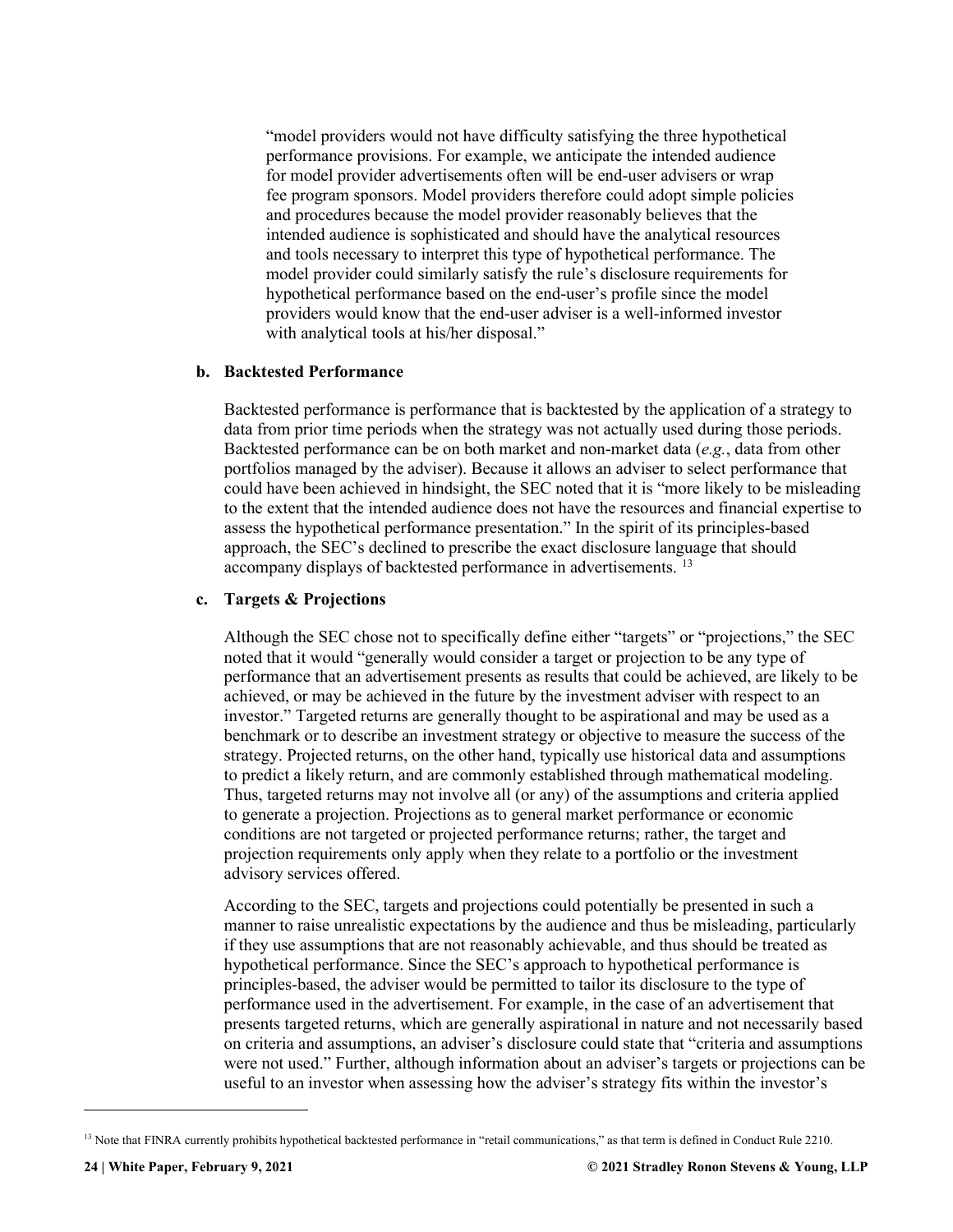overall portfolio, advisers must consider the "intended audience" (as defined below) when making such presentations in advertisements. The inclusion of targeted and projected performance may have a significant impact on certain advisers, particularly those that market broadly to a non-sophisticated audience. For example, it appears that advertisements to a mass audience or for general circulation that include a target 2% return for a short-term bond strategy would not be permitted.

The use of an index as a performance benchmark (such as where an actual portfolio tracks an index) would not be target or benchmark performance, unless it is presented as performance that could be achieved by a portfolio. In this regard, the SEC stated that:

"[a]lthough we would not expect an adviser to comply with the conditions applicable to hypothetical performance, we would expect the adviser to comply with the general prohibitions, for instance, by disclosing that the volatility of the index is materially different from that of the model or actual performance results with which the index is compared. Most of the other provisions of the [R]ule would be irrelevant. For instance, although the conditions on the presentation of performance would apply, the requirement to show net performance would be inapplicable because there are no fees or expenses to deduct from an index. Index information that is provided for general educational purposes and not, for instance, as a comparison to the adviser's performance presentation, would not be considered an advertisement."

#### **d. Interactive Analysis Tools**

Similar to FINRA Rule 2214, hypothetical performance does not include interactive tools where a recipient uses the tool to produce simulations and statistical analysis that present the likelihood of various outcomes if certain investments are made or certain investment strategies or styles are undertaken, so long as the adviser: (1) provides a description of the criteria and methodology used, including the investment analysis tool's limitations and key assumptions; (2) explains that the results may vary with each use and over time; (3) if applicable, describes the universe of investments considered in the analysis, explains how the tool determines which investments to select, discloses if the tool favors certain investments and, if so, explains the reason for the selectivity, and states that other investments not considered may have characteristics similar or superior to those being analyzed; and (4) discloses that the tool generates outcomes that are hypothetical in nature.<sup>14</sup>

Unlike the FINRA Rule, the Marketing Rule requires that a current or prospective investor must actually use the tool (*i.e.*, input information into the tool or provide information to the adviser to input into the tool). In providing an interactive analysis tool, an adviser should consider which disclosures are necessary to comply with the general prohibitions of the Rule. For example, to comply with the first general prohibition, the adviser should neither imply nor state that the interactive tool, alone, can determine which securities to buy or sell.

<span id="page-25-0"></span><sup>&</sup>lt;sup>14</sup> According to the SEC, the required disclosure could state, for example: "IMPORTANT: The projections or other information generated by [name of investment analysis tool] regarding the likelihood of various investment outcomes are hypothetical in nature, do not reflect actual investment results and are not guarantees of future results."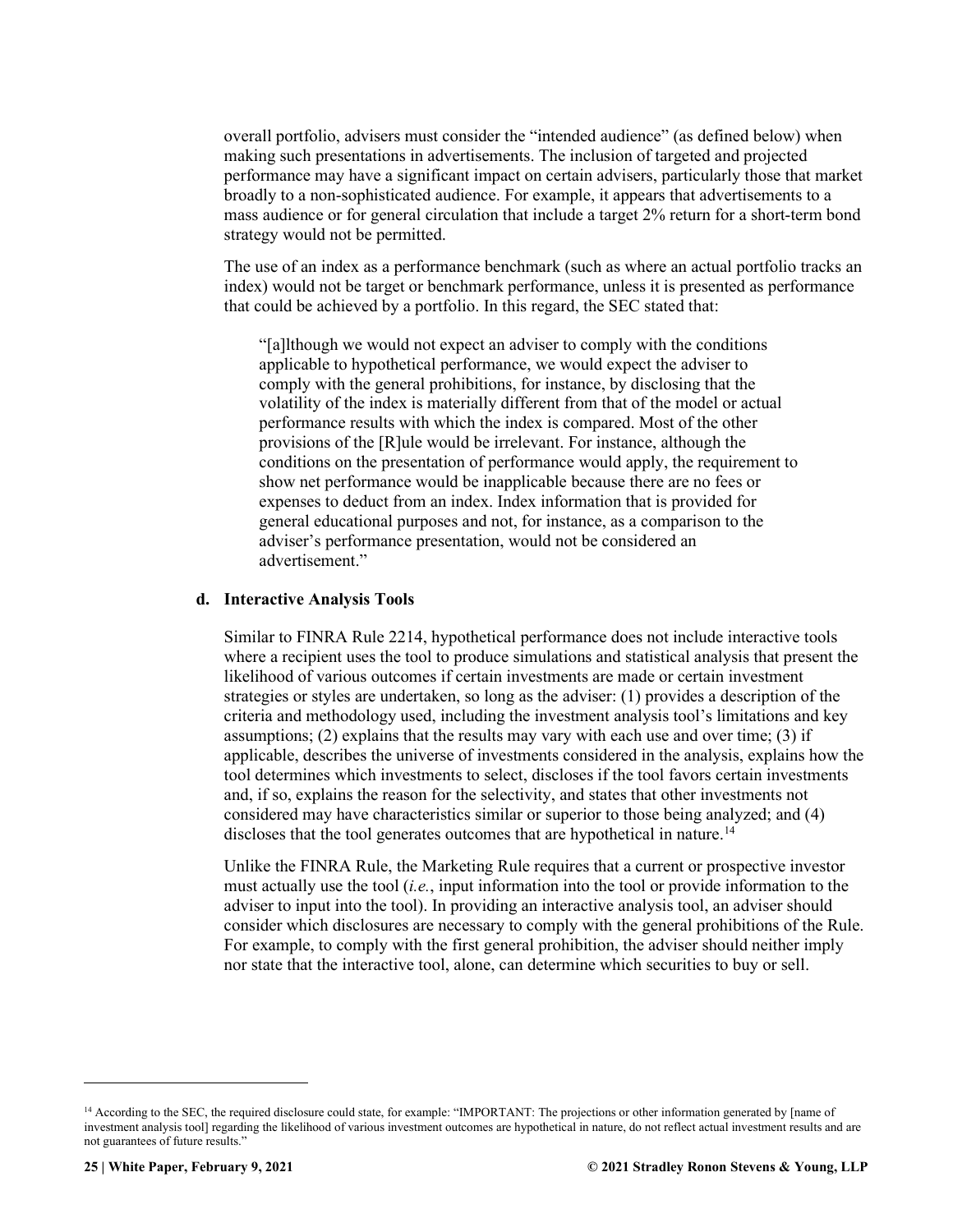#### **3. Three Conditions to Use Hypothetical Performance**

As mentioned above, before using hypothetical performance in an advertisement, an adviser must abide by the three conditions: (1) the adviser must adopt and implement policies and procedures reasonably designed to ensure that the hypothetical performance information is relevant to the likely financial situation and investment objectives of the intended audience of the advertisement; (2) the adviser must provide sufficient information to enable the intended audience to understand the criteria used and assumptions made in calculating such hypothetical performance; and (3) the adviser must provide sufficient information to enable the intended audience to understand the risks and limitations of using hypothetical performance in making investment decisions. Each of these conditions is further described below.

#### **a. Policies & Procedures**

As the first condition of using hypothetical performance, an adviser must adopt and implement policies and procedures reasonably designed to ensure that the hypothetical performance is relevant to the likely financial situation and investment objectives of the "intended audience." In a change from the proposed rule, the SEC replaced the word "person" with "intended audience" to clarify that advisers can comply with this condition, as well as the other conditions related to hypothetical performance, by grouping investors into categories or types, and to emphasize that an investor might not be a natural person. As a result, an adviser is generally prohibited from using hypothetical performance in advertisements directed to a mass audience or intended for general circulation, because the adviser generally could not form any expectations about each clients' financial situation or investment objectives. In this regard, the SEC would not view the mere fact that a client would be interested in high returns as satisfying the requirement that the hypothetical performance is relevant to the likely financial situation and investment objectives of the intended audience.

The required policies and procedures need not address each recipient's particular circumstance. Rather, the adviser must make a reasonable judgement about the likely investment objectives and financial situation of the advertisement's intended audience. The Rule is likewise not prescriptive with regard to the contents of the policies and procedures, but rather provides advisers with flexibility to develop policies and procedures that best suit their investor base and operations. For instance, the SEC noted that the adviser's past experiences with particular types of investors should lead the adviser to design reasonable policies and procedures that distinguish among investor types and whether hypothetical performance is relevant to the likely financial situation and investment objectives of an audience composed of that type.

The policies and procedures could distinguish investor types on the basis of criteria, such as previous investments with the adviser, net worth or investing experience if that information is available to the adviser, certain regulatory defined categories (*e.g*., qualified purchasers or qualified clients), or whether the intended audience includes only natural persons or only institutions. Likewise, an adviser could determine that certain hypothetical performance presentations are relevant to the likely financial situation and investment objectives of certain types of clients based on routine requests from those types of clients in the past. For example, an adviser, based on its past experience, might be able to reasonably conclude that hypothetical performance would be relevant to clients who meet certain financial sophistication standards such as qualified client or qualified purchaser. The adviser could explain in its policies and procedures why it believes that hypothetical performance is relevant for this intended audience.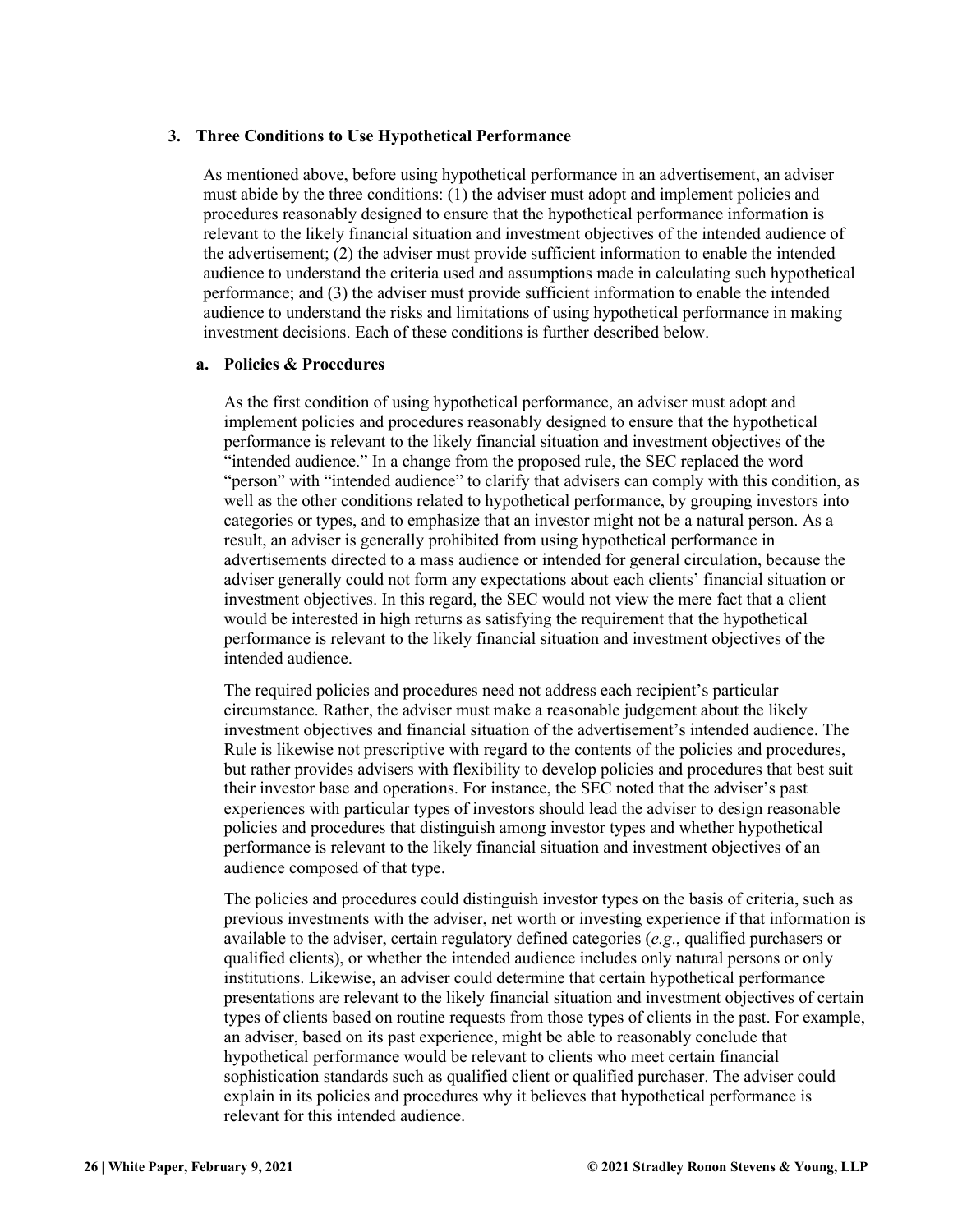For private fund advisers, the SEC noted that the adviser should take into account the adviser's experience advising a prior private fund for which it raised money from investors. That experience might indicate that investors in the vehicle valued a particular type of hypothetical performance because, for example, the investors used it to assess the adviser's strategy and investment process. Similarly, an adviser could determine, based on its experience, that hypothetical performance is not relevant to the likely financial situation and investment objectives of certain investors and thus reflect such determination in its policies and procedures.

New advisers that do not have prior client experiences to inform their determination of the intended audience can rely on other resources, including information they have gathered from potential investors (*e.g.*, questionnaires, surveys or conversations) and academic research, to help identify the intended audience in connection with the three hypothetical performance conditions.

Finally, an adviser's hypothetical policies and procedures should address how the adviser's dissemination of the advertisement would be limited to the intended audience, since hypothetical performance directed to mass audiences generally will not be able to meet this standard.

#### **b. Criteria & Assumptions**

As the second condition of using hypothetical performance, an adviser must provide sufficient information to enable to the intended audience to understand the criteria and assumptions made in calculating the performance.<sup>[15](#page-27-0)</sup> The Rule does not prescribe any particular methodology or calculation for the different categories of hypothetical performance. Rather, advisers must provide the information about criteria and assumptions so that the intended audience can understand how the hypothetical performance was calculated. However, the requirement to disclose criteria and assumptions does not apply to proprietary or confidential information; rather, a general description of the methodology used would be sufficient information for the investor to understand how it was generated. With respect to assumptions, advisers should provide information that includes any assumptions on which the hypothetical performance rests (*e.g.*, in the case of targeted or projected returns, the adviser's view of the likelihood of a given event occurring).

#### **c. Risk & Limitations**

As the third condition of using hypothetical performance, the adviser must provide sufficient information (in the case of a private fund, the adviser must at least offer to provide such information promptly to investors) to enable to the intended audience to understand the risks and limitations of using such hypothetical performance in making investment decisions. With respect to risks and limitations, advisers should provide information that would apply to both hypothetical performance generally and to the specific hypothetical performance presented (*e.g.*, if applicable, that hypothetical performance reflects certain assumptions, but that the adviser generated dozens of other varying performance results applying different assumptions). Risk information should also include any known reasons why the hypothetical performance might differ from actual performance of a portfolio (*e.g.*, where the hypothetical performance does not reflect cash flows into or out of the portfolio). In each instance, the adviser should tailor its risk information to its intended audience.

<span id="page-27-0"></span><sup>&</sup>lt;sup>15</sup> Note that the SEC would consider any calculation information provided alongside the hypothetical performance to be a part of the advertisement and therefore subject to the books and records rule.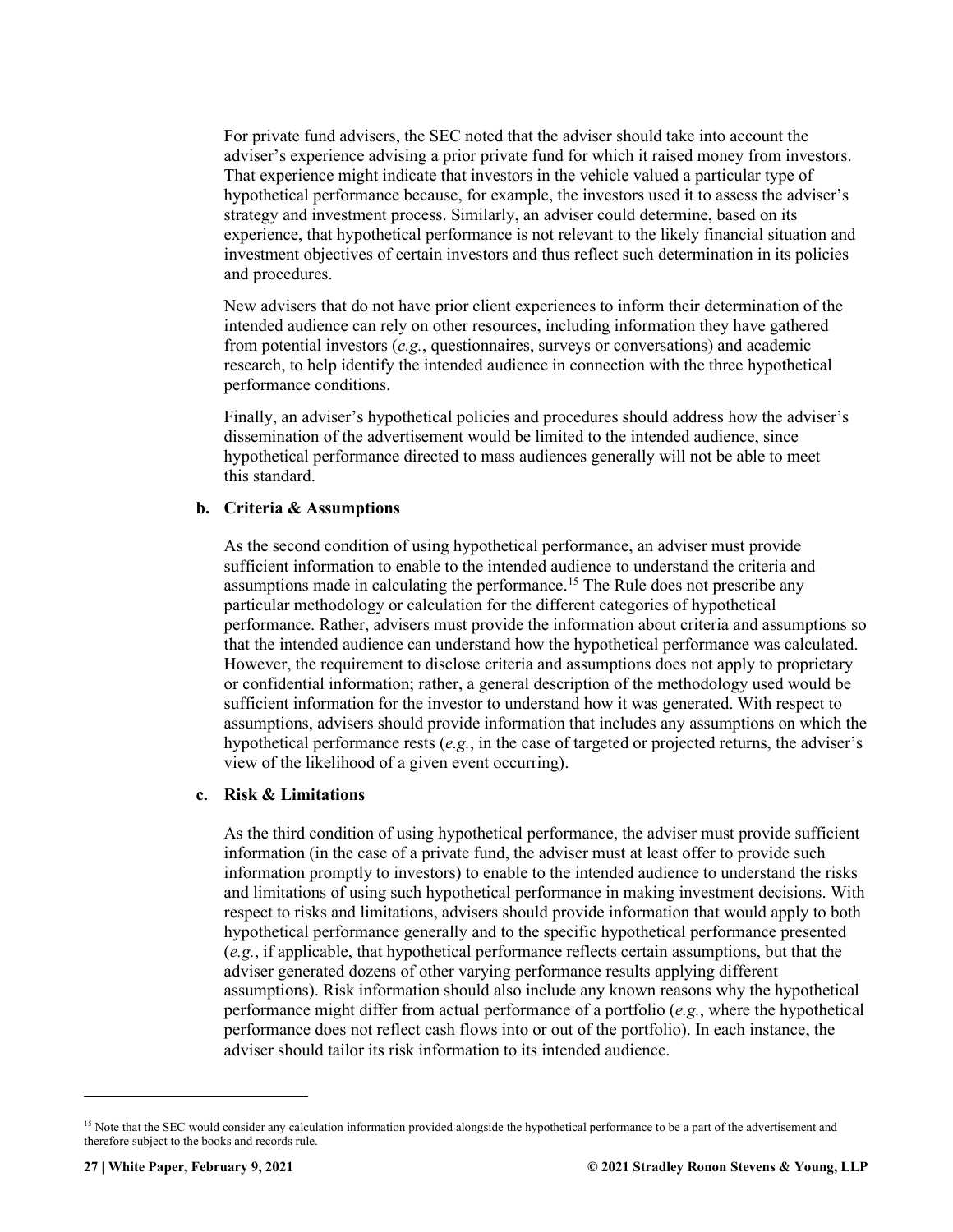#### <span id="page-28-0"></span>**H. Additional Disclosures**

Depending on the facts and circumstances, in addition to the disclosures described above as conditions to otherwise prohibited performance-related activities, additional disclosures may be required in order to make the presentation of performance information in advertisements not misleading, such as disclosures relating to: (1) the material conditions, objectives and investment strategies used to obtain the results portrayed; (2) whether and to what extent the results portrayed reflect the reinvestment of dividends and other earnings; (3) the effect of material market or economic conditions on the results portrayed; (4) the possibility of loss; and (5) the material facts relevant to any comparison made to the results of an index or other benchmark (if applicable).

#### <span id="page-28-1"></span>**IX. Form ADV Amendments**

In connection with the Amendments, the SEC will amend Form ADV Part 1A to add a new Item 5L, as well as adding six new definitions to the Form ADV Glossary. The inclusion of new Item 5L, which requires advisers to answer a series of yes or no questions about its advertising practices, is intended to enhance the data available to support the staff's enforcement and examination functions. New Item 5L will ask whether an adviser's advertisements contain: (1) performance results; (2) hypothetical performance results; (3) predecessor performance results; (4) a reference to specific investment advice; (5) testimonials; (6) endorsements; or (7) third-party ratings. In addition, Item 5L asks whether an adviser pays or otherwise provides cash or non-cash compensation, directly or indirectly, in connection with the use of testimonials, endorsements or third-party ratings. As is the case for existing questions under Item 5, new Item 5L will only require an annual update, and advisers will not be required to file an other-than-annual amendment, even if any responses have become inaccurate. The SEC will advise the industry as to when the amended Form ADV is available for advisers to complete.

#### <span id="page-28-2"></span>**X. Recordkeeping Changes**

The Books and Records Rule is being significantly amended to reflect the various changes that accompany the Marketing Rule. Among such changes, advisers must keep records of all advertisements they disseminate (as opposed to only those disseminated to ten or more persons), and make and keep records related to the adviser's determination that it has a reasonable basis for believing that testimonials, endorsements and thirdparty ratings comply with the Marketing Rule. The amended Books and Records Rule will also require advisers to keep records regarding all accounts, books, internal documents or other documents necessary to demonstrate a basis for the calculation of performance or rate of return of any securities or account in any advertisements, including the records supporting all predecessor performance.

#### <span id="page-28-3"></span>**XI. Withdrawal of Existing Staff Guidance**

As noted herein, and in further detail in the Rule, various no-action letters and other Staff guidance addressing application of the advertising and solicitation rules will be subject to withdrawal (or for withdrawal with respect to a certain topic) in connection with the Rule's adoption. No-action letters addressing solicitation will be nullified since that rule is being rescinded. For the minority of solicitor disqualification letters that involve events that occurred within the Rule's 10-year look-back period, the Staff will take a no-action position with respect to the events in those letters to prevent those solicitors from being disqualified under the Rule. A list of all letters to be withdrawn will be made available on the SEC's website.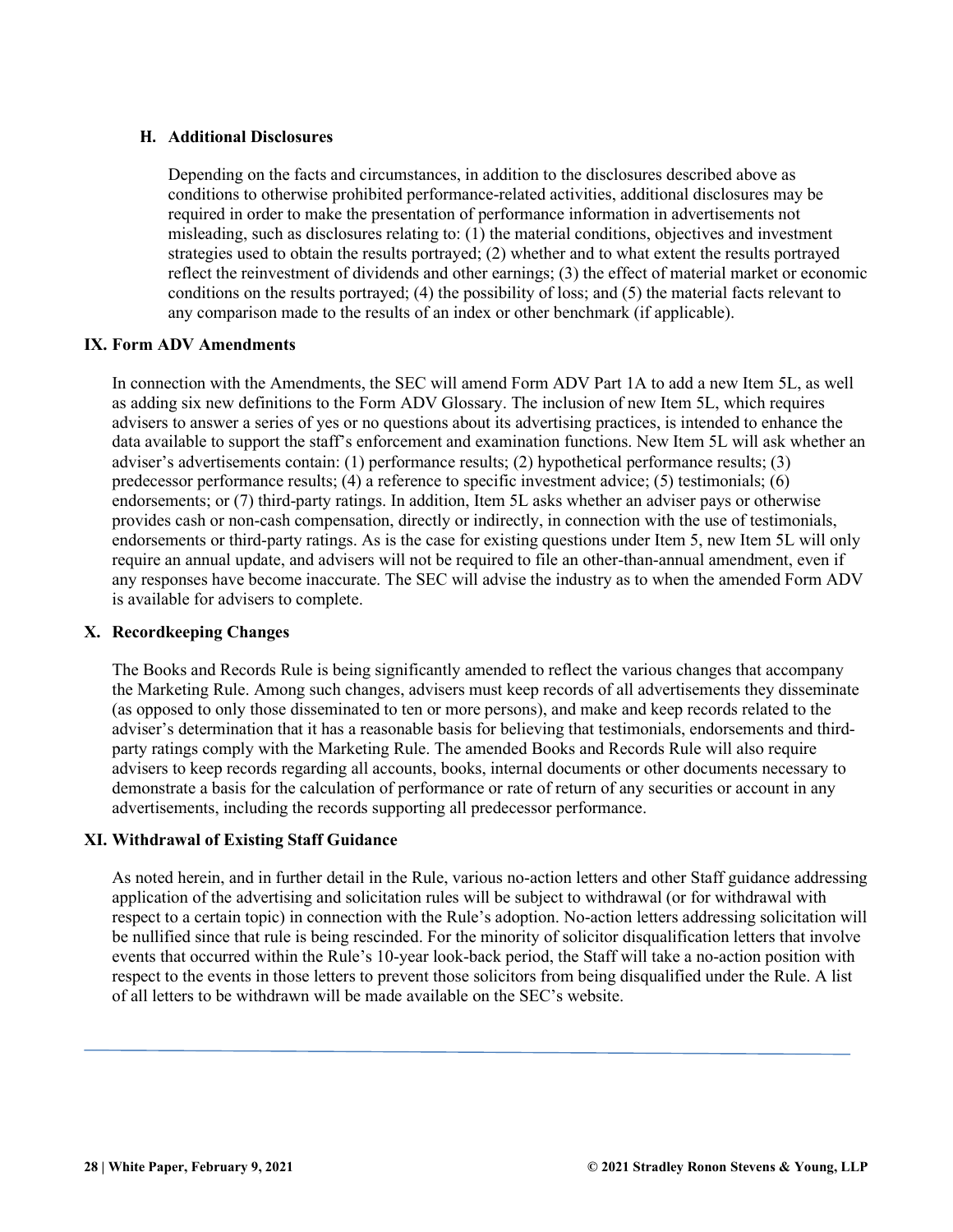#### For more information, contact:



Nicole M. Kalajian Counsel 312.964.3507 nkalajian@stradley.com



**David F. Roeber** Partner 856.321.2411 droeber@stradley.com



**John P. Hamilton** Counsel 212.404.0652 john.hamilton@stradley.com



**Michael P. Wallace** Associate 202.507.6400 mwallace@stradley.com



John M. Baker Counsel 202.419.8413 jbaker@stradley.com



**Alan P. Goldberg** Partner 312.964.3503 agoldberg@stradley.com



**Sara P. Crovitz** Partner 202.507.6414 scrovitz@stradley.com



**Lawrence P. Stadulis** Partner<br>202.419.8407 Istadulis@stradley.com



Partner 215.564.8173 mdiclemente@stradley.com

Information contained in this publication should not be construed as legal advice or opinion or as a substitute for the advice of counsel. The enclosed materials may have been abridged from other sources. They are provided for educational and informational purposes for the use of clients and others who may be interested in the subject matter.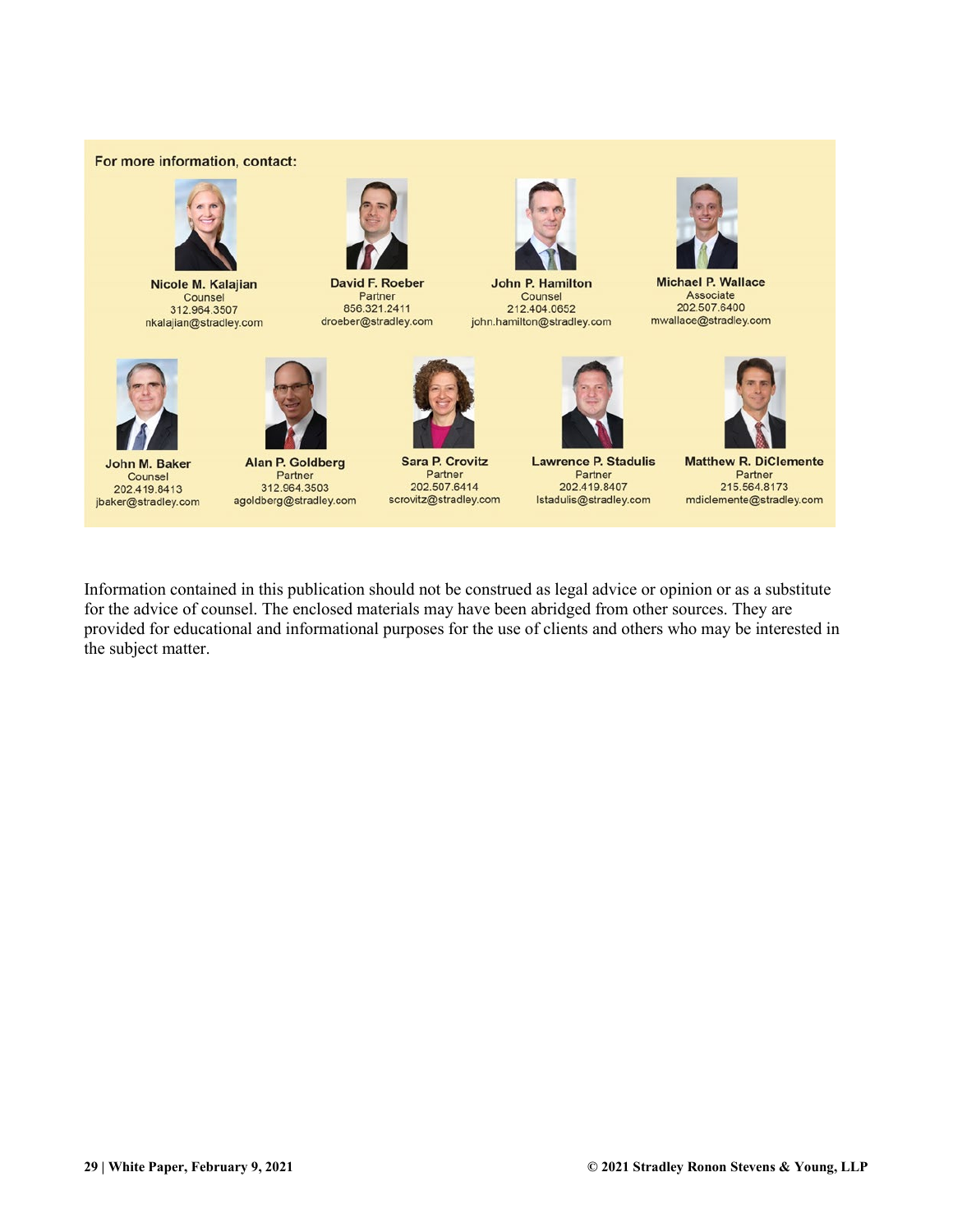## **Exhibit A**

### **Comparison Chart of the Existing Rules to the Amendments**

| <b>Topic</b>                                      | <b>Existing Rules</b>                                                                                                                                                                                                                                                                                                                                                                                                                                                                                                                                                                                                                                                  | <b>Amendments</b>                                                                                                                                                                                                                                                                                                                                                                                                                                                                                                                                                                                                                                                                                                                                                                                                                                                                                                               |  |  |
|---------------------------------------------------|------------------------------------------------------------------------------------------------------------------------------------------------------------------------------------------------------------------------------------------------------------------------------------------------------------------------------------------------------------------------------------------------------------------------------------------------------------------------------------------------------------------------------------------------------------------------------------------------------------------------------------------------------------------------|---------------------------------------------------------------------------------------------------------------------------------------------------------------------------------------------------------------------------------------------------------------------------------------------------------------------------------------------------------------------------------------------------------------------------------------------------------------------------------------------------------------------------------------------------------------------------------------------------------------------------------------------------------------------------------------------------------------------------------------------------------------------------------------------------------------------------------------------------------------------------------------------------------------------------------|--|--|
| Definition of<br><b>Advertisement</b>             | Any written communication or any<br>$\bullet$<br>announcement by radio or television;                                                                                                                                                                                                                                                                                                                                                                                                                                                                                                                                                                                  | Prong 1: Any direct or indirect communication,<br>excluding extemporaneous, live, oral communications;                                                                                                                                                                                                                                                                                                                                                                                                                                                                                                                                                                                                                                                                                                                                                                                                                          |  |  |
|                                                   | to more than one person;<br>٠                                                                                                                                                                                                                                                                                                                                                                                                                                                                                                                                                                                                                                          | to more than one person (also applies to<br>communications to a single non-private fund investor<br>if hypothetical performance is presented);                                                                                                                                                                                                                                                                                                                                                                                                                                                                                                                                                                                                                                                                                                                                                                                  |  |  |
|                                                   | regarding information to be used in<br>٠<br>determining to buy or sell a security or<br>otherwise offering investment advisory<br>services.                                                                                                                                                                                                                                                                                                                                                                                                                                                                                                                            | regarding investment advice about securities of both<br>$\bullet$<br>public and private funds.                                                                                                                                                                                                                                                                                                                                                                                                                                                                                                                                                                                                                                                                                                                                                                                                                                  |  |  |
|                                                   |                                                                                                                                                                                                                                                                                                                                                                                                                                                                                                                                                                                                                                                                        | Prong 2: Any compensated endorsements or<br>testimonials will also be classified as advertisements<br>under the Rule. These may include oral<br>communications, one-on-one communications, and<br>communications that do not directly address<br>investment advice about securities. Prong 2 is designed<br>to incorporate an adviser's solicitation activity.                                                                                                                                                                                                                                                                                                                                                                                                                                                                                                                                                                  |  |  |
| <b>General</b><br><b>Prohibitions</b>             | An advertisement may not:<br>Refer to any testimonials;<br>٠<br>Refer to past profitable recommendations,<br>unless certain conditions are satisfied;<br>Make certain representations with respect to<br>$\bullet$<br>the utility of any chart, graph or other device in<br>connection with decisions to buy or sell<br>securities without disclosing the limitations<br>thereof;<br>Suggest that any report, analysis or other<br>$\bullet$<br>service is free of charge unless it is in fact free<br>of charge and without any condition; or<br>Contain untrue statements of material fact, or<br>$\bullet$<br>statements that are otherwise false or<br>misleading. | An advertisement may not:<br>Contain untrue statements of material fact or omit<br>material facts which, in light of the circumstances,<br>would make a statement misleading;<br>Make material statements of fact without having a<br>reasonable basis for believing that the adviser will be<br>able to substantiate such facts upon demand by the<br>SEC;<br>Contain information reasonably likely to cause untrue<br>or misleading inferences to be drawn regarding<br>material facts about the adviser;<br>Discuss benefits associated with the adviser without<br>$\bullet$<br>also providing a fair and balanced treatment of material<br>risks and limitations of those benefits;<br>Reference past specific advice, unless presented in a<br>$\bullet$<br>fair and balanced manner;<br>Include or exclude performance results in a manner<br>$\bullet$<br>that is not fair and balanced; or<br>Otherwise be misleading. |  |  |
| <b>Testimonials</b><br>and<br><b>Endorsements</b> | Advertisements may not include references,<br>$\bullet$<br>directly or indirectly, to any testimonial of any<br>kind concerning an adviser.<br>The cash solicitation rule applied to<br>$\bullet$<br>compensation arrangements in connection with<br>solicitations, and applied various conditions.                                                                                                                                                                                                                                                                                                                                                                    | To use a testimonial or endorsement in advertisements,<br>advisers must make certain disclosures including<br>whether the promoter is a client of the adviser, that<br>they are being compensated (if applicable), and any<br>conflicts of interest.                                                                                                                                                                                                                                                                                                                                                                                                                                                                                                                                                                                                                                                                            |  |  |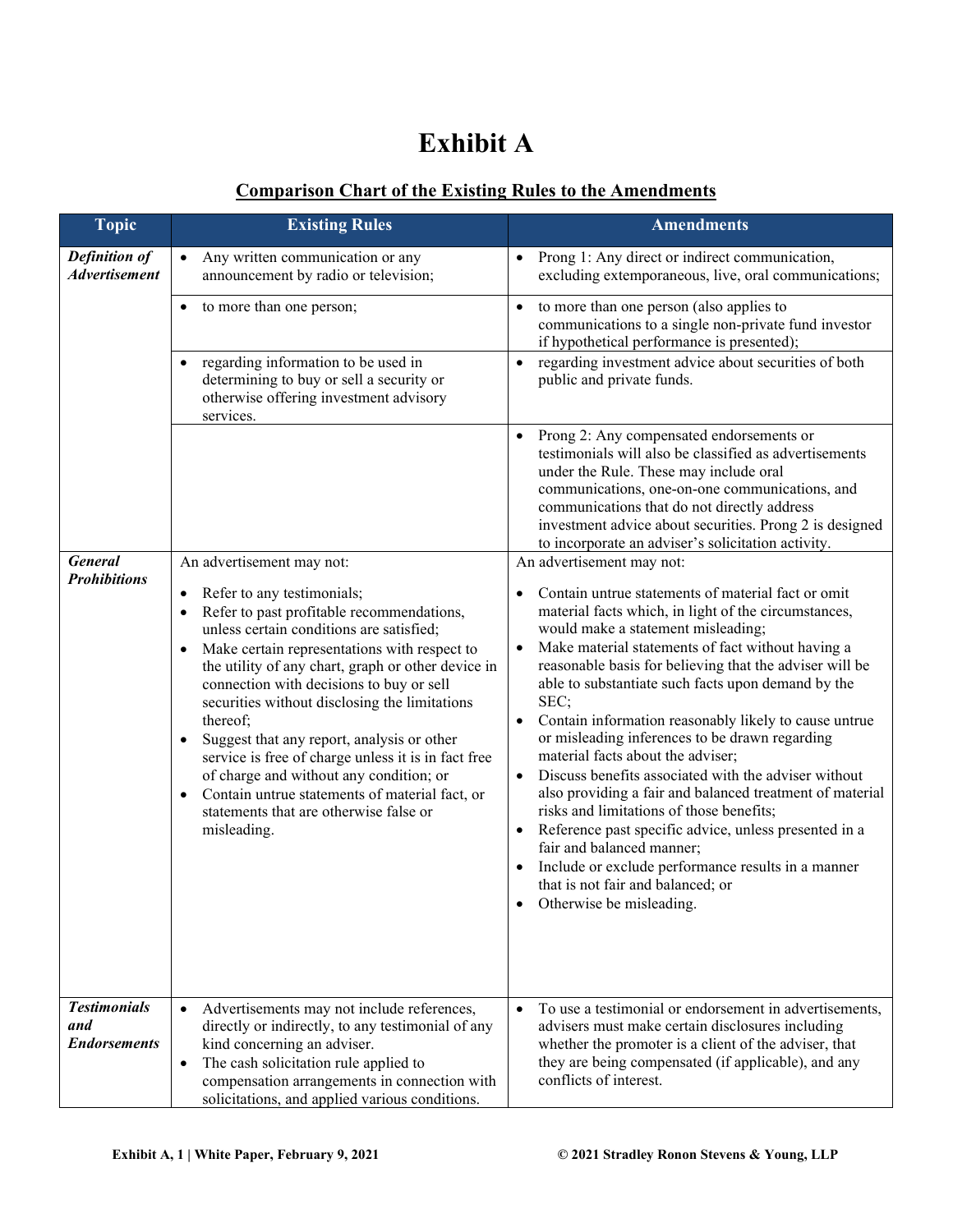| <b>Topic</b>                                        | <b>Existing Rules</b>                                                                                                                                                                                                                                                                                                                     | <b>Amendments</b>                                                                                                                                                                                                                                                                                                                                                                                                                                                                                                                                                                                                                                                                                           |  |  |
|-----------------------------------------------------|-------------------------------------------------------------------------------------------------------------------------------------------------------------------------------------------------------------------------------------------------------------------------------------------------------------------------------------------|-------------------------------------------------------------------------------------------------------------------------------------------------------------------------------------------------------------------------------------------------------------------------------------------------------------------------------------------------------------------------------------------------------------------------------------------------------------------------------------------------------------------------------------------------------------------------------------------------------------------------------------------------------------------------------------------------------------|--|--|
|                                                     |                                                                                                                                                                                                                                                                                                                                           | Advisers must have a reasonable basis for believing<br>that any testimonial or endorsement complies with the<br>requirements of the Rule.<br>If the promoter is compensated above a <i>de minimis</i><br>(\$1000 in 12-month period) amount, the adviser must<br>have a written agreement with any promoter giving<br>testimonials or endorsements that describes the scope<br>of the agreed upon activities and the terms of the cash<br>or non-cash compensation; but an adviser may not<br>compensate a person who has been subject to certain<br>disqualifying events.<br>The cash solicitation rule 206(4)-3 has been rescinded.                                                                       |  |  |
| <b>Third Party</b><br><b>Ratings</b>                | Adviser ratings are not prohibited testimonials,<br>$\bullet$<br>if certain conditions are satisfied.                                                                                                                                                                                                                                     | The use of adviser ratings is permissible, if certain<br>$\bullet$<br>conditions are satisfied, such as preparation by an<br>unaffiliated third party in the ordinary course of<br>business, as well as providing certain disclosures.                                                                                                                                                                                                                                                                                                                                                                                                                                                                      |  |  |
| Performance<br><b>Information</b><br>in Advertising | Previous SEC Staff positions permitted<br>$\bullet$<br>advisers to use advertisements containing<br>performance figures only if performance was<br>presented as both gross and net of fees in an<br>equally prominent manner (and permitted<br>performance gross of fees without equal<br>prominence to certain sophisticated investors). | Net performance must always be presented, although<br>$\bullet$<br>model fees can be used in certain instances.<br>Prohibits the presentation of gross performance, unless<br>$\bullet$<br>the advertisement also presents net performance with<br>equal prominence to and in comparison with gross<br>performance, and uses the same type of methodology<br>as the gross performance, even for advertisements to<br>sophisticated investors.                                                                                                                                                                                                                                                               |  |  |
|                                                     | No prescribed time periods for presentation of<br>$\bullet$<br>performance.                                                                                                                                                                                                                                                               | All performance information must be presented in one,<br>$\bullet$<br>five and ten-year time periods, or since inception if<br>only a shorter period is available.<br>Performance of private funds is excluded from this<br>requirement.<br>Can include other periods as well.                                                                                                                                                                                                                                                                                                                                                                                                                              |  |  |
|                                                     | Related and extracted performance generally<br>$\bullet$<br>allowed, but subject to certain conditions.                                                                                                                                                                                                                                   | Related performance can be shown so long as the<br>$\bullet$<br>performance of all related accounts is shown, unless<br>the exclusion of a particular account would not result<br>in materially higher performance results and does not<br>alter the presentation of any applicable time periods.<br>Extracted performance can be shown, so long as the<br>extracted performance is accompanied by the results of<br>the portfolio from which it was extracted.                                                                                                                                                                                                                                             |  |  |
|                                                     | Previous SEC Staff positions permitted<br>$\bullet$<br>advisers to advertise using hypothetical model<br>performance, subject to certain disclosure<br>requirements to prevent such advertisements<br>from being misleading.                                                                                                              | Hypothetical performance is prohibited, unless the<br>$\bullet$<br>adviser: (1) adopts and implements policies and<br>procedures reasonably designed to ensure that<br>information is appropriate for the intended audience of<br>the advertisement (and the Release suggests that the<br>SEC generally believes that a communication for a<br>mass audience or general circulation cannot meet this<br>prong); (2) provides information to enable the intended<br>audience to understand the criteria and assumptions<br>made in calculating performance; and (3) provides<br>information to enable the intended audience to<br>understand the risks and limitations of using<br>hypothetical performance. |  |  |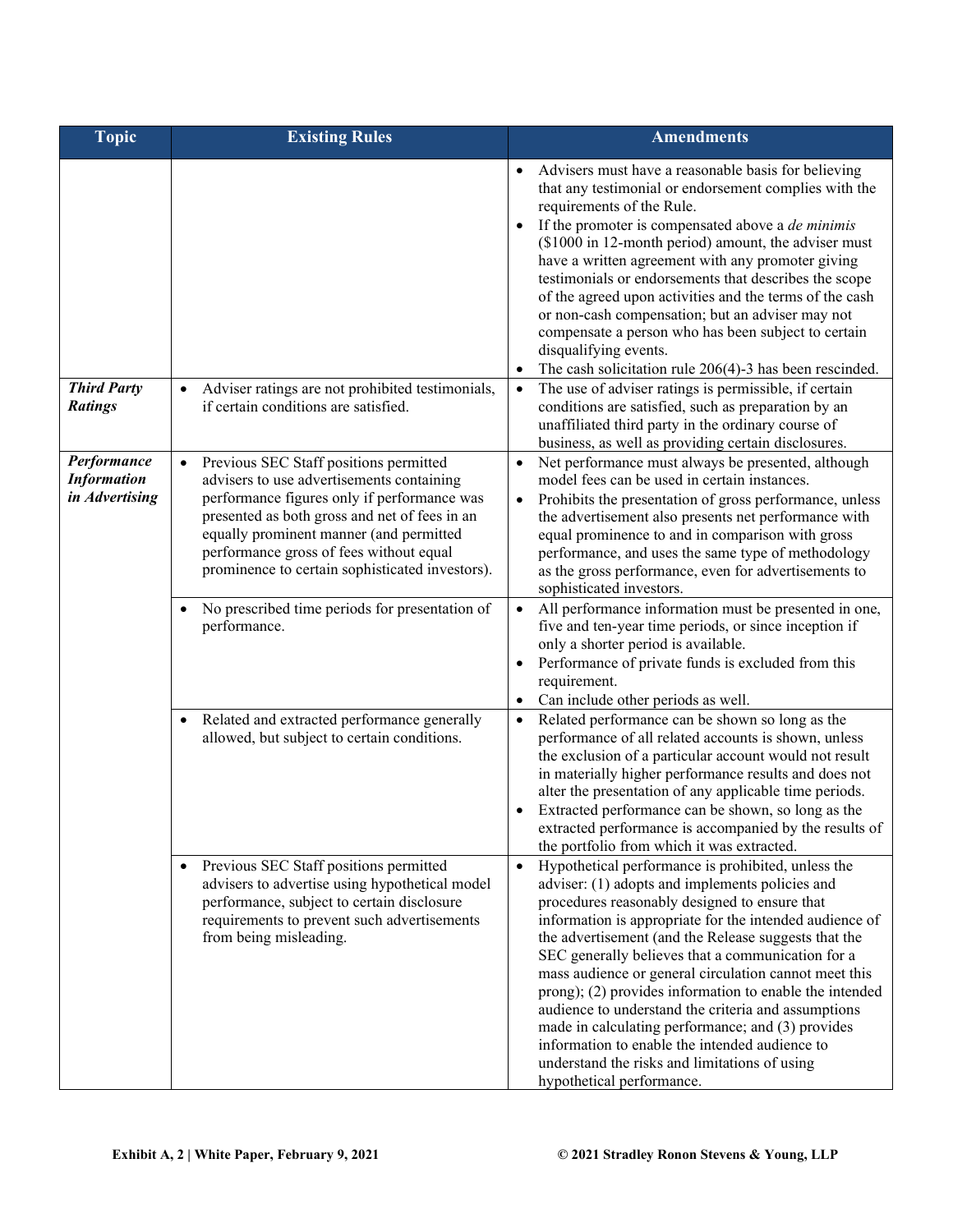| <b>Topic</b>  | <b>Existing Rules</b>                                                                                                                                                                                                                                                                                                                    | <b>Amendments</b>                                                                                                                                                                                                                                                                                                                                                                                                                                                                                                             |
|---------------|------------------------------------------------------------------------------------------------------------------------------------------------------------------------------------------------------------------------------------------------------------------------------------------------------------------------------------------|-------------------------------------------------------------------------------------------------------------------------------------------------------------------------------------------------------------------------------------------------------------------------------------------------------------------------------------------------------------------------------------------------------------------------------------------------------------------------------------------------------------------------------|
|               |                                                                                                                                                                                                                                                                                                                                          | Hypothetical performance includes model, back-tested,<br>targeted and projected performance. Review of<br>advertisements to assess hypothetical performance may<br>be a significant compliance exercise.                                                                                                                                                                                                                                                                                                                      |
|               | Previous SEC Staff positions permitted<br>advisers to show predecessor performance,<br>subject to certain conditions.                                                                                                                                                                                                                    | Predecessor performance is permitted, subject to<br>certain conditions that are similar to prior no-action<br>guidance.                                                                                                                                                                                                                                                                                                                                                                                                       |
| Form ADV      | Aside from certain general questions about use<br>$\bullet$<br>of social media and websites generally, as well<br>as certain specific questions regarding the<br>solicitation and marketing of private funds,<br>Form ADV previously did not require<br>information regarding marketing and<br>advertisement activities to be disclosed. | New Item 5L will ask whether an adviser's<br>advertisements contain: (1) performance results; (2)<br>hypothetical performance results; (3) predecessor<br>performance results; (4) a reference to specific<br>investment advice; (5) testimonials; (6) endorsements;<br>or $(7)$ third-party ratings, as well as inquiring about<br>compensation (cash and non-cash) provided in<br>connection with marketing activities. This information<br>is designed to inform the Division of Examination's<br>risk-based exam program. |
| Recordkeeping | The books and records rule contained certain<br>recordkeeping requirements relating to<br>advertisements and solicitations.                                                                                                                                                                                                              | The books and records rule will be significantly<br>$\bullet$<br>amended to account for the various changes to the<br>Rule.                                                                                                                                                                                                                                                                                                                                                                                                   |